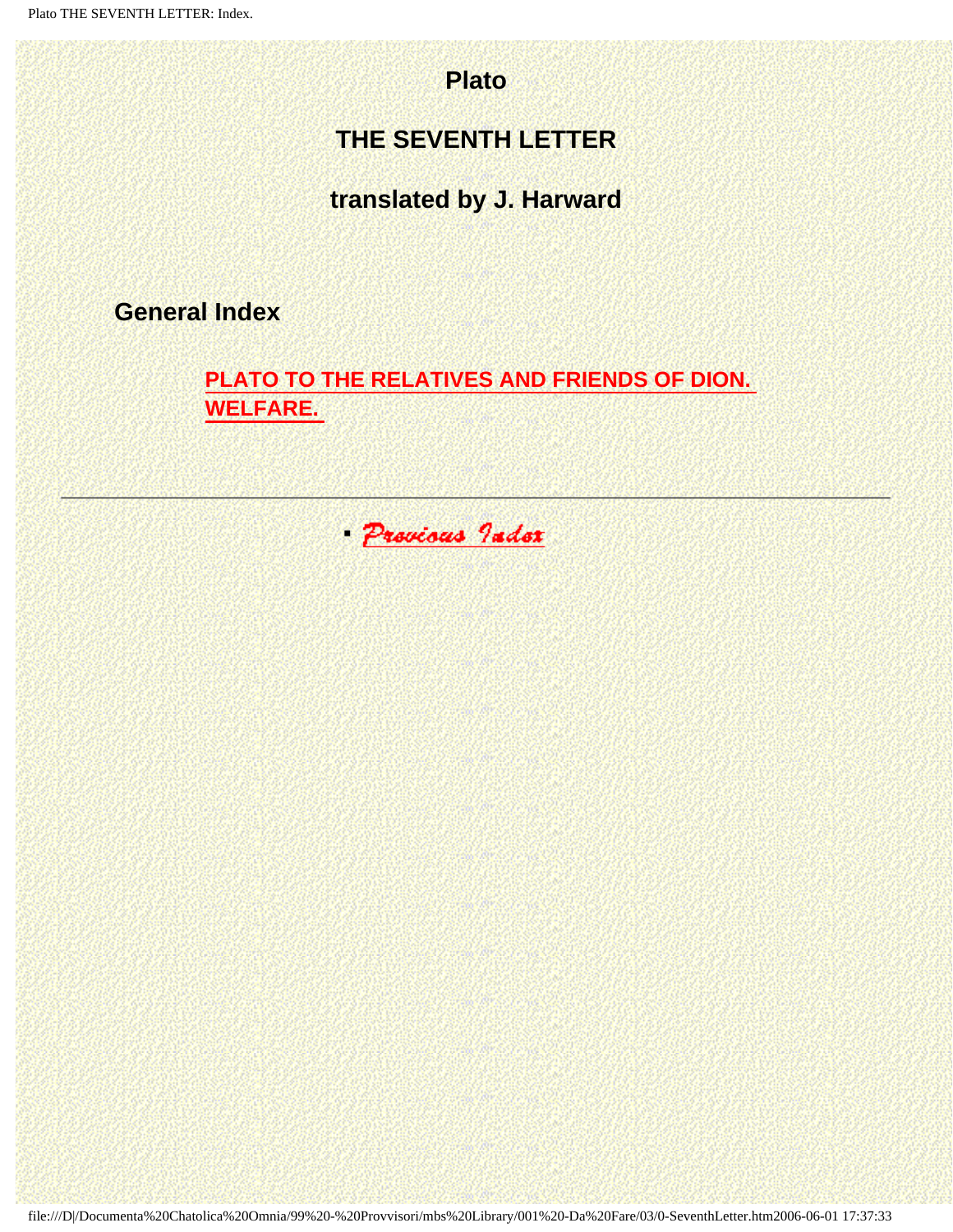#### **Plato**

### **THE SEVENTH LETTER**

#### **translated by J. Harward**

#### <span id="page-1-0"></span>**PLATO TO THE RELATIVES AND FRIENDS OF DION. WELFARE.**

**You write to me that I must consider your views the same as those of Dion, and you urge me to aid your cause so far as I can in word and deed. My answer is that, if you have the same opinion and desire as he had, I consent to aid your cause; but if not, I shall think more than once about it. Now what his purpose and desire was, I can inform you from no mere conjecture but from positive knowledge. For when I made my first visit to Sicily, being then about forty years old, Dion was of the same age as Hipparinos is now, and the opinion which he then formed was that which he always retained, I mean the belief that the Syracusans ought to be free and governed by the best laws. So it is no matter for surprise if some God should make Hipparinos adopt the same opinion as Dion about forms of government. But it is well worth while that you should all, old as well as young, hear the way in which this opinion was formed, and I will attempt to give you an account of it from the beginning. For the present is a suitable opportunity.** 

**In my youth I went through the same experience as many other men. I fancied that if, early in life, I became my own master, I should at once embark on a political career. And I found myself confronted with the following occurrences in the public affairs of my own city. The existing constitution being generally condemned, a revolution took place, and fifty-one men came to the front as rulers of the revolutionary government, namely eleven in the city and ten in the Peiraeus-each of these bodies being in charge of the market and municipal matters-while thirty were appointed rulers with full powers over public affairs as a whole. Some of these were relatives and acquaintances of mine, and they at once invited me to share in their doings, as something to which I had a claim. The effect on me was not surprising in the case of a young man. I considered that they would, of course, so manage the State as to bring men out of a bad**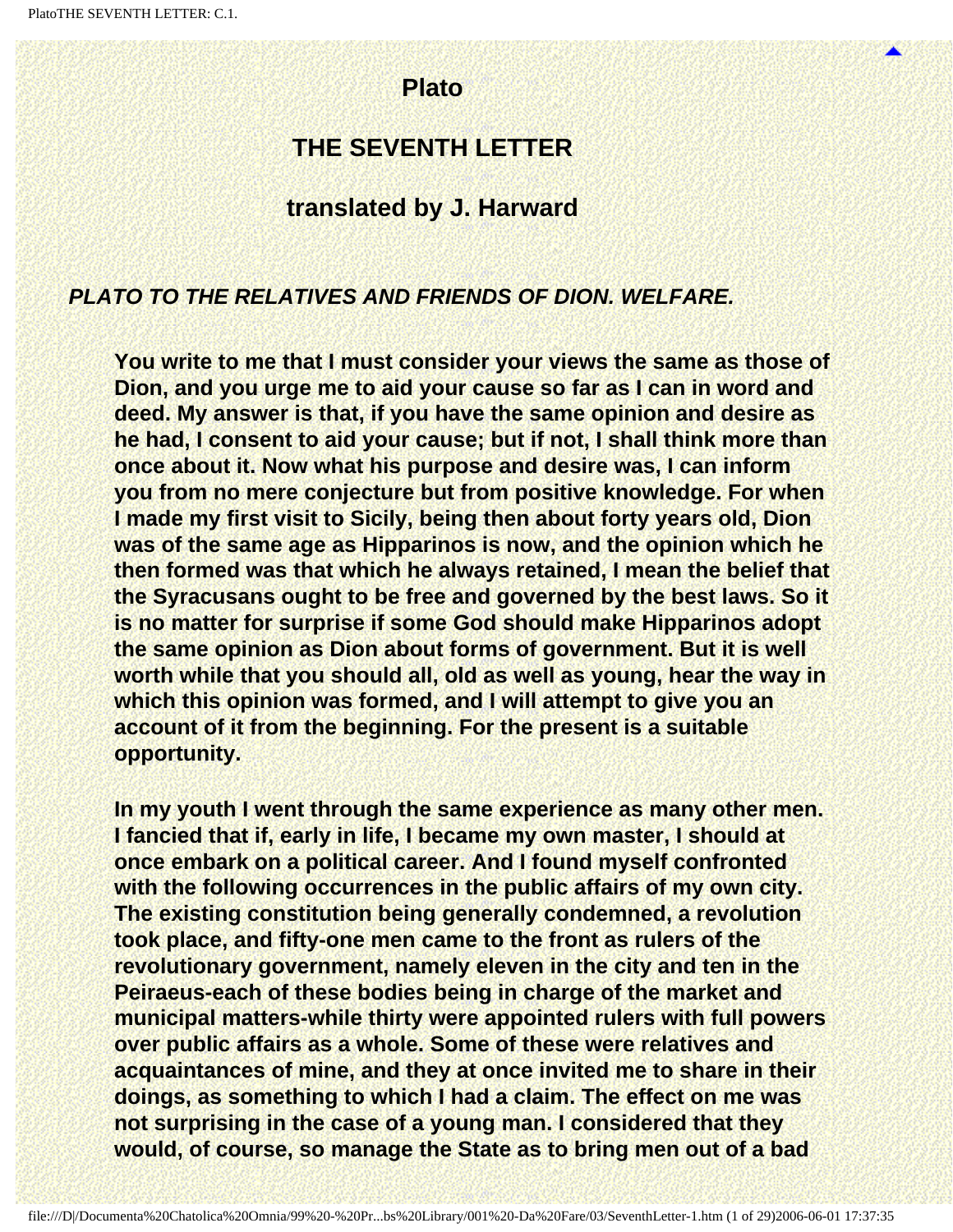**way of life into a good one. So I watched them very closely to see what they would do.** 

**And seeing, as I did, that in quite a short time they made the former government seem by comparison something precious as gold-for among other things they tried to send a friend of mine, the aged Socrates, whom I should scarcely scruple to describe as the most upright man of that day, with some other persons to carry off one of the citizens by force to execution, in order that, whether he wished it, or not, he might share the guilt of their conduct; but he would not obey them, risking all consequences in preference to becoming a partner in their iniquitous deeds-seeing all these things and others of the same kind on a considerable scale, I disapproved of their proceedings, and withdrew from any connection with the abuses of the time.** 

**Not long after that a revolution terminated the power of the thirty and the form of government as it then was. And once more, though with more hesitation, I began to be moved by the desire to take part in public and political affairs. Well, even in the new government, unsettled as it was, events occurred which one would naturally view with disapproval; and it was not surprising that in a period of revolution excessive penalties were inflicted by some persons on political opponents, though those who had returned from exile at that time showed very considerable forbearance. But once more it happened that some of those in power brought my friend Socrates, whom I have mentioned, to trial before a court of law, laying a most iniquitous charge against him and one most inappropriate in his case: for it was on a charge of impiety that some of them prosecuted and others condemned and executed the very man who would not participate in the iniquitous arrest of one of the friends of the party then in exile, at the time when they themselves were in exile and misfortune.** 

**As I observed these incidents and the men engaged in public affairs, the laws too and the customs, the more closely I examined them and the farther I advanced in life, the more difficult it seemed to me to handle public affairs aright. For it was not possible to be active in politics without friends and trustworthy supporters; and to find these ready to my hand was not an easy matter, since public affairs at Athens were not carried on in accordance with the manners and practices of our fathers; nor was there any ready method by which I could make new friends. The laws too, written and unwritten, were**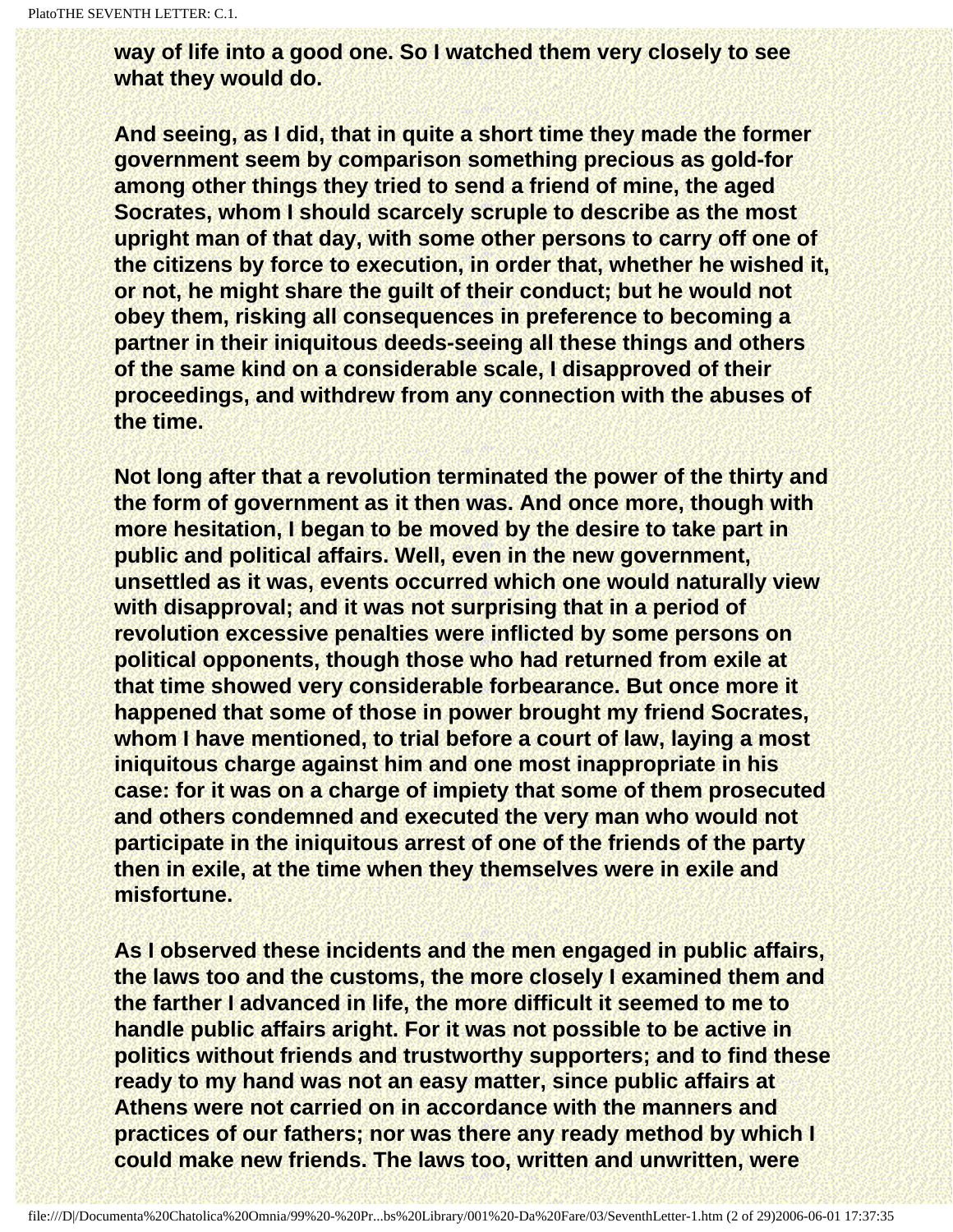**being altered for the worse, and the evil was growing with startling rapidity. The result was that, though at first I had been full of a strong impulse towards political life, as I looked at the course of affairs and saw them being swept in all directions by contending currents, my head finally began to swim; and, though I did not stop looking to see if there was any likelihood of improvement in these symptoms and in the general course of public life, I postponed action till a suitable opportunity should arise. Finally, it became clear to me, with regard to all existing cornmunities, that they were one and all misgoverned. For their laws have got into a state that is almost incurable, except by some extraordinary reform with good luck to support it. And I was forced to say, when praising true philosophy that it is by this that men are enabled to see what justice in public and private life really is. Therefore, I said, there will be no cessation of evils for the sons of men, till either those who are pursuing a right and true philosophy receive sovereign power in the States, or those in power in the States by some dispensation of providence become true philosophers.** 

**With these thoughts in my mind I came to Italy and Sicily on my first visit. My first impressions on arrival were those of strong disapproval-disapproval of the kind of life which was there called the life of happiness, stuffed full as it was with the banquets of the Italian Greeks and Syracusans, who ate to repletion twice every day, and were never without a partner for the night; and disapproval of the habits which this manner of life produces. For with these habits formed early in life, no man under heaven could possibly attain to wisdom-human nature is not capable of such an extraordinary combination. Temperance also is out of the question for such a man; and the same applies to virtue generally. No city could remain in a state of tranquillity under any laws whatsoever, when men think it right to squander all their property in extravagant, and consider it a duty to be idle in everything else except eating and drinking and the laborious prosecution of debauchery. It follows necessarily that the constitutions of such cities must be constantly changing, tyrannies, oligarchies and democracies succeeding one another, while those who hold the power cannot so much as endure the name of any form of government which maintains justice and equality of rights.** 

**With a mind full of these thoughts, on the top of my previous convictions, I crossed over to Syracuse-led there perhaps by chancebut it really looks as if some higher power was even then planning to lay a foundation for all that has now come to pass with regard to**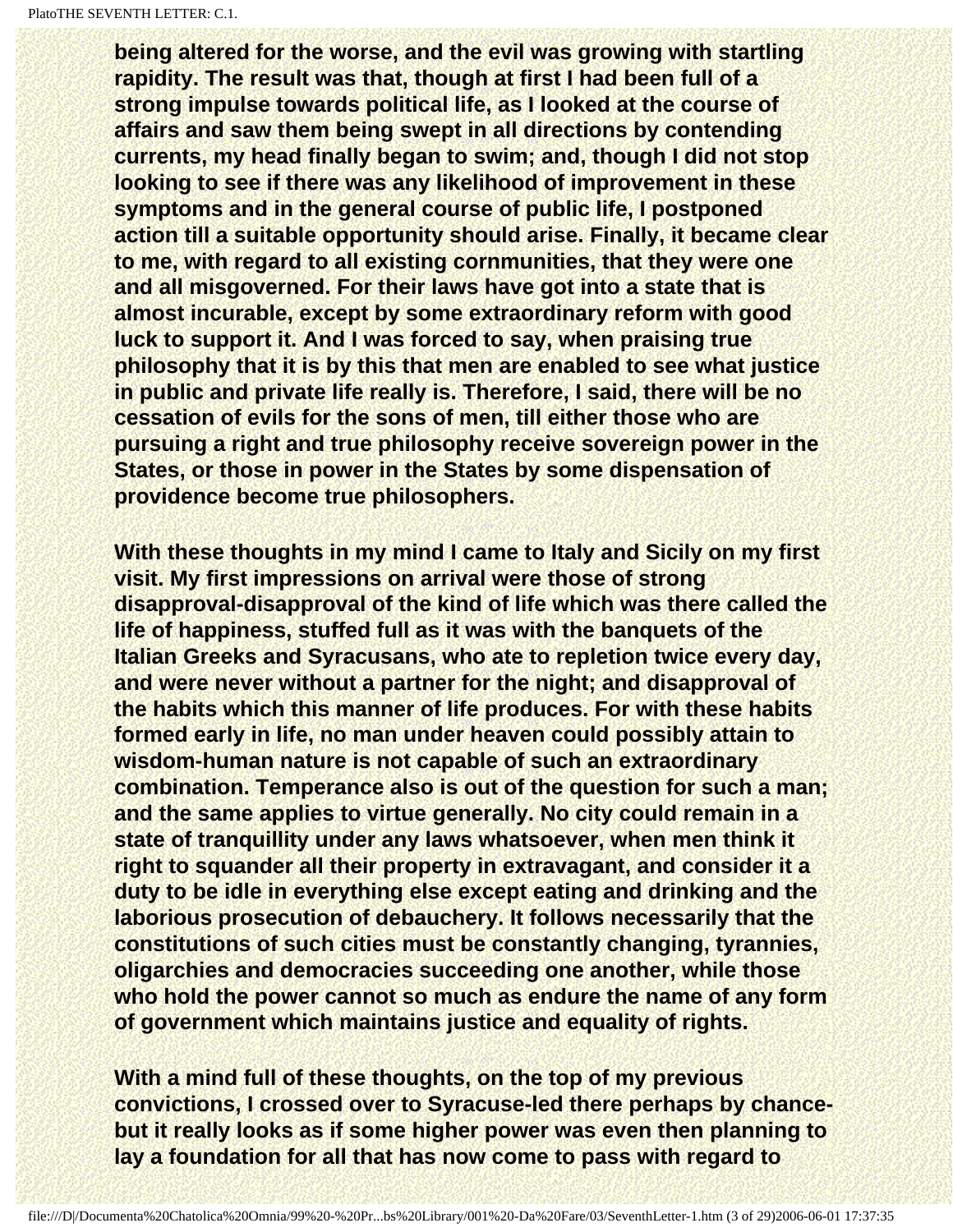**Dion and Syracuse-and for further troubles too, I fear, unless you listen to the advice which is now for the second time offered by me. What do I mean by saying that my arrival in Sicily at that movement proved to be the foundation on which all the sequel rests? I was brought into close intercourse with Dion who was then a young man, and explained to him my views as to the ideals at which men should aim, advising him to carry them out in practice. In doing this I seem to have been unaware that I was, in a fashion, without knowing it, contriving the overthrow of the tyranny which; subsequently took place. For Dion, who rapidly assimilated my teaching as he did all forms of knowledge, listened to me with an eagerness which I had never seen equalled in any young man, and resolved to live for the future in a better way than the majority of Italian and Sicilian Greeks, having set his affection on virtue in preference to pleasure and selfindulgence. The result was that until the death of Dionysios he lived in a way which rendered him somewhat unpopular among those whose manner of life was that which is usual in the courts of despots.** 

**After that event he came to the conclusion that this conviction, which he himself had gained under the influence of good teaching, was not likely to be confined to himself. Indeed, he saw it being actually implanted in other minds-not many perhaps, but certainly in some; and he thought that with the aid of the Gods, Dionysios might perhaps become one of these, and that, if such a thing did come to pass, the result would be a life of unspeakable happiness both for himself and for the rest of the Syracusans. Further, he thought it essential that I should come to Syracuse by all manner of means and with the utmost possible speed to be his partner in these plans, remembering in his own case how readily intercourse with me had produced in him a longing for the noblest and best life. And if it should produce a similar effect on Dionysios, as his aim was that it should, he had great hope that, without bloodshed, loss of life, and those disastrous events which have now taken place, he would be able to introduce the true life of happiness throughout the whole territory.** 

**Holding these sound views, Dion persuaded Dionysios to send for me; he also wrote himself entreating me to come by all manner of means and with the utmost possible speed, before certain other persons coming in contact with Dionysios should turn him aside into some way of life other than the best. What he said, though perhaps it is rather long to repeat, was as follows: "What opportunities," he**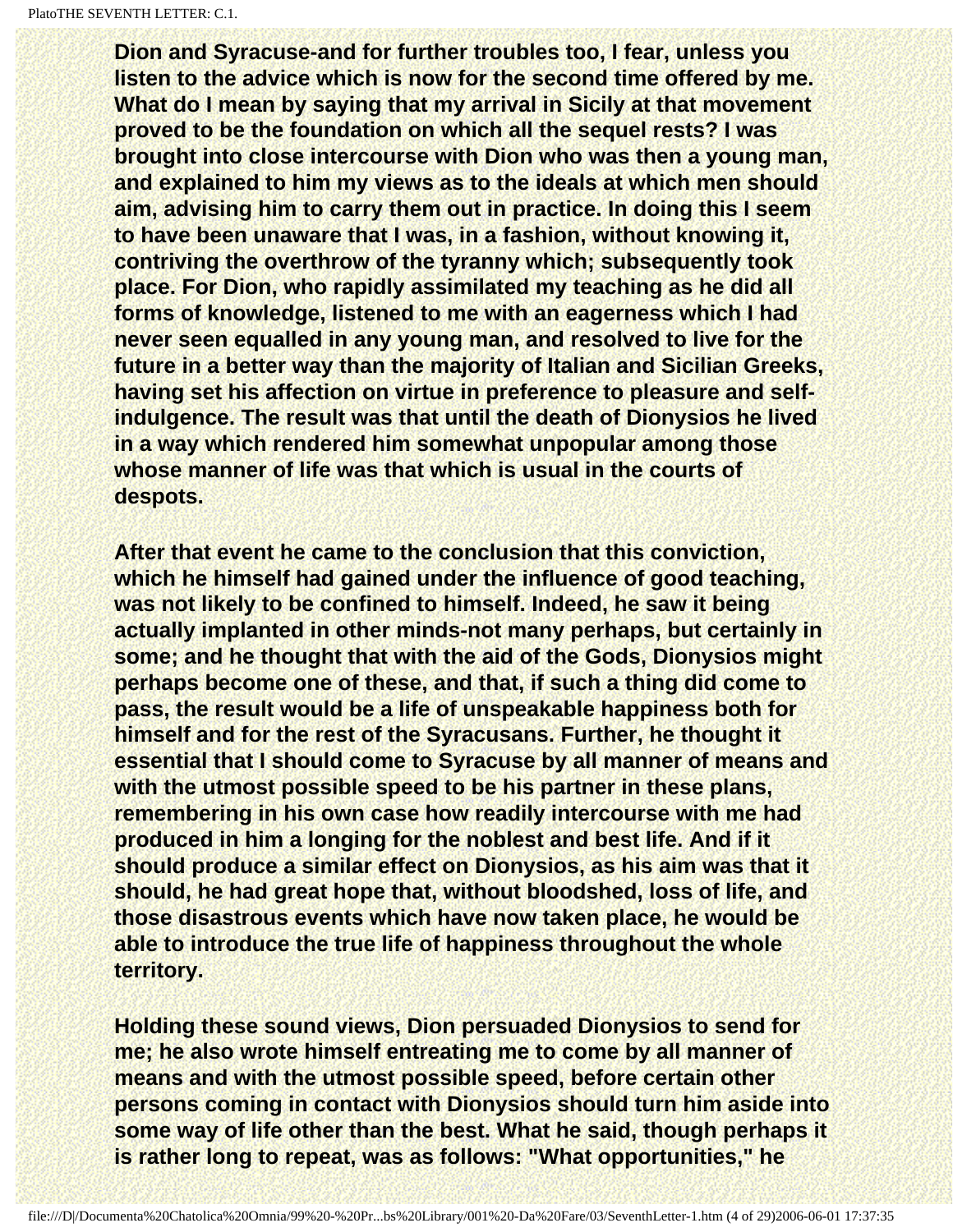**said, "shall we wait for, greater than those now offered to us by Providence?" And he described the Syracusan empire in Italy and Sicily, his own influential position in it, and the youth of Dionysios and how strongly his desire was directed towards philosophy and education. His own nephews and relatives, he said, would be readily attracted towards the principles and manner of life described by me, and would be most influential in attracting Dionysios in the same direction, so that, now if ever, we should see the accomplishment of every hope that the same persons might actually become both philosophers and the rulers of great States. These were the appeals addressed to me and much more to the same effect.** 

**My own opinion, so far as the young men were concerned, and the probable line which their conduct would take, was full of apprehension-for young men are quick in forming desires, which often take directions conflicting with one another. But I knew that the character of Dion's mind was naturally a stable one and had also the advantage of somewhat advanced years.** 

**Therefore, I pondered the matter and was in two minds as to whether I ought to listen to entreaties and go, or how I ought to act; and finally the scale turned in favour of the view that, if ever anyone was to try to carry out in practice my ideas about laws and constitutions, now was the time for making the attempt; for if only I could fully convince one man, I should have secured thereby the accomplishment of all good things.** 

**With these views and thus nerved to the task, I sailed from home, in the spirit which some imagined, but principally through a feeling of shame with regard to myself, lest I might some day appear to myself wholly and solely a mere man of words, one who would never of his own will lay his hand to any act. Also there was reason to think that I should be betraying first and foremost my friendship and comradeship with Dion, who in very truth was in a position of considerable danger. If therefore anything should happen to him, or if he were banished by Dionysios and his other enemies and coming to us as exile addressed this question to me: "Plato, I have come to you as a fugitive, not for want of hoplites, nor because I had no cavalry for defence against my enemies, but for want of words and power of persuasion, which I knew to be a special gift of yours, enabling you to lead young men into the path of goodness and justice, and to establish in every case relations of friendship and comradeship among them. It is for the want of this assistance on**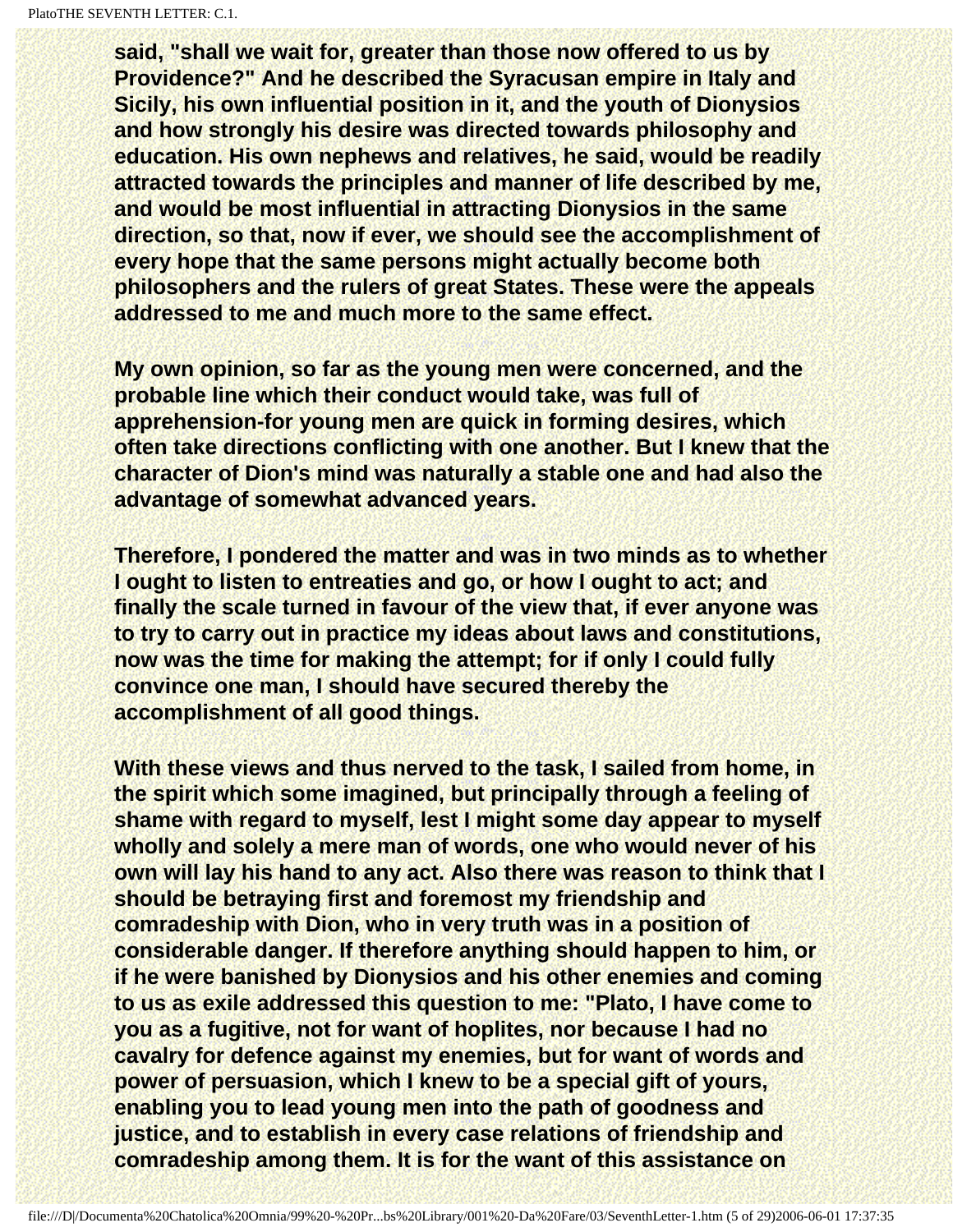**your part that I have left Syracuse and am here now. And the disgrace attaching to your treatment of me is a small matter. But philosophy-whose praises you are always singing, while you say she is held in dishonour by the rest of mankind-must we not say that philosophy along with me has now been betrayed, so far as your action was concerned? Had I been living at Megara, you would certainly have come to give me your aid towards the objects for which I asked it; or you would have thought yourself the most contemptible of mankind. But as it is, do you think that you will escape the reputation of cowardice by making excuses about the distance of the journey, the length of the sea voyage, and the amount of labour involved? Far from it." To reproaches of this kind what creditable reply could I have made? Surely none.** 

**I took my departure, therefore, acting, so far as a man can act, in obedience to reason and justice, and for these reasons leaving my own occupations, which were certainly not discreditable ones, to put myself under a tyranny which did not seem likely to harmonise with my teaching or with myself. By my departure I secured my own freedom from the displeasure of Zeus Xenios, and made myself clear of any charge on the part of philosophy, which would have been exposed to detraction, if any disgrace had come upon me for faintheartedness and cowardice.** 

**On my arrival, to cut a long story short, I found the court of Dionysios full of intrigues and of attempts to create in the sovereign ill-feeling against Dion. I combated these as far as I could, but with very little success; and in the fourth month or thereabouts, charging Dion with conspiracy to seize the throne, Dionysios put him on board a small boat and expelled him from Syracuse with ignominy. All of us who were Dion's friends were afraid that he might take vengeance on one or other of us as an accomplice in Dion's conspiracy. With regard to me, there was even a rumour current in Syracuse that I had been put to death by Dionysios as the cause of all that had occurred. Perceiving that we were all in this state of mind and apprehending that our fears might lead to some serious consequence, he now tried to win all of us over by kindness: me in particular he encouraged, bidding me be of good cheer and entreating me on all grounds to remain. For my flight from him was not likely to redound to his credit, but my staying might do so. Therefore, he made a great pretence of entreating me. And we know that the entreaties of sovereigns are mixed with compulsion. So to secure his object he proceeded to render my departure impossible,**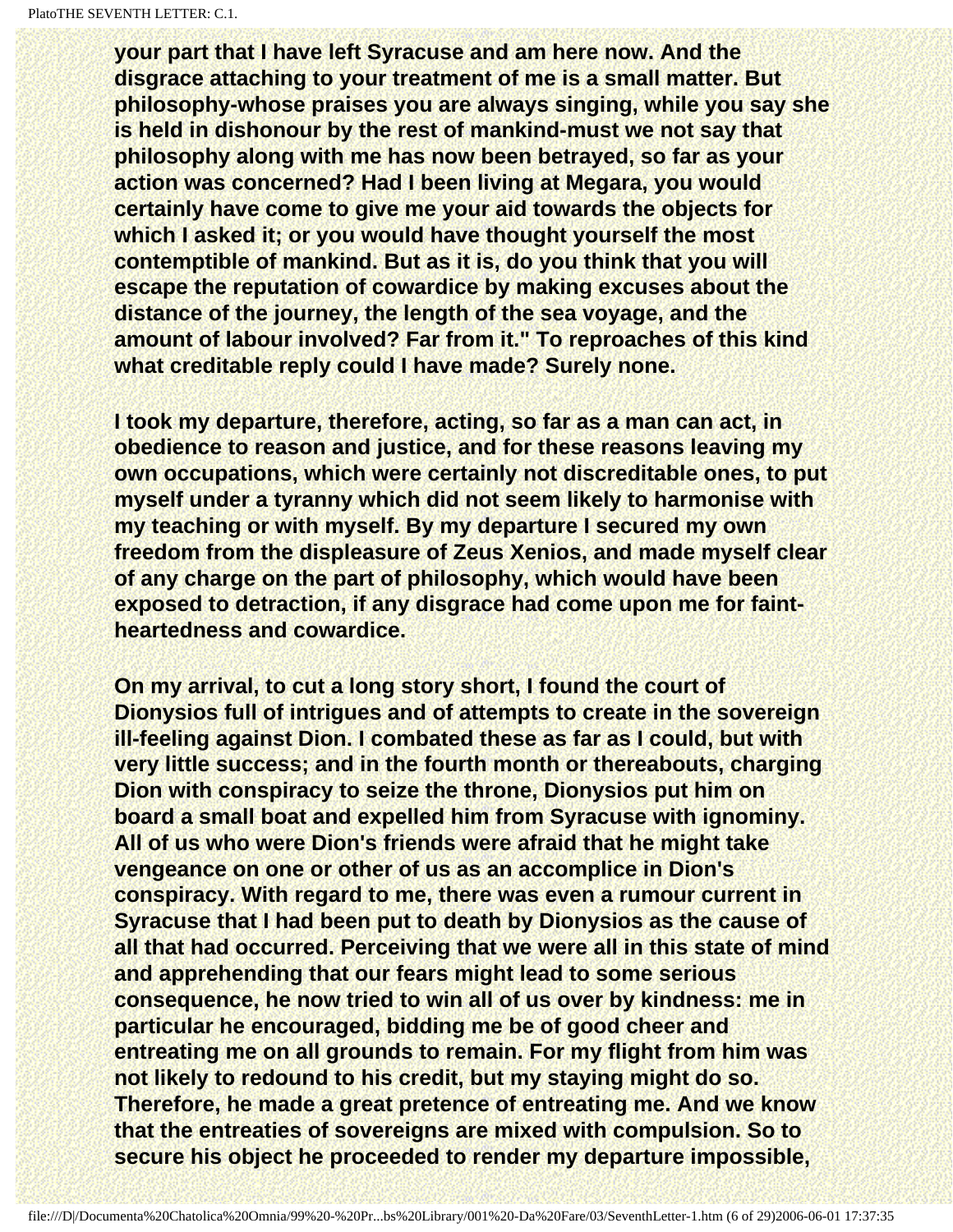**bringing me into the acropolis, and establishing me in quarters from which not a single ship's captain would have taken me away against the will of Dionysios, nor indeed without a special messenger sent by him to order my removal. Nor was there a single merchant, or a single official in charge of points of departure from the country, who would have allowed me to depart unaccompanied, and would not have promptly seized me and taken me back to Dionysios, especially since a statement had now been circulated contradicting the previous rumours and giving out that Dionysios was becoming extraordinarily attached to Plato. What were the facts about this attachment? I must tell the truth. As time went on, and as intercourse made him acquainted with my disposition and character, he did become more and more attached to me, and wished me to praise him more than I praised Dion, and to look upon him as more specially my friend than Dion, and he was extraordinarily eager about this sort of thing. But when confronted with the one way in which this might have been done, if it was to be done at all, he shrank from coming into close and intimate relations with me as a pupil and listener to my discourses on philosophy, fearing the danger suggested by mischief-makers, that he might be ensnared, and so Dion would prove to have accomplished all his object. I endured all this patiently, retaining the purpose with which I had come and the hope that he might come to desire the philosophic life. But his resistance prevailed against me.** 

**The time of my first visit to Sicily and my stay there was taken up with all these incidents. On a later occasion I left home and again came on an urgent summons from Dionysios. But before giving the motives and particulars of my conduct then and showing how suitable and right it was, I must first, in order that I may not treat as the main point what is only a side issue, give you my advice as to what your acts should be in the present position of affairs; afterwards, to satisfy those who put the question why I came a second time, I will deal fully with the facts about my second visit; what I have now to say is this.** 

**He who advises a sick man, whose manner of life is prejudicial to health, is clearly bound first of all to change his patient's manner of life, and if the patient is willing to obey him, he may go on to give him other advice. But if he is not willing, I shall consider one who declines to advise such a patient to be a man and a physician, and one who gives in to him to be unmanly and unprofessional. In the same way with regard to a State, whether it be under a single ruler or**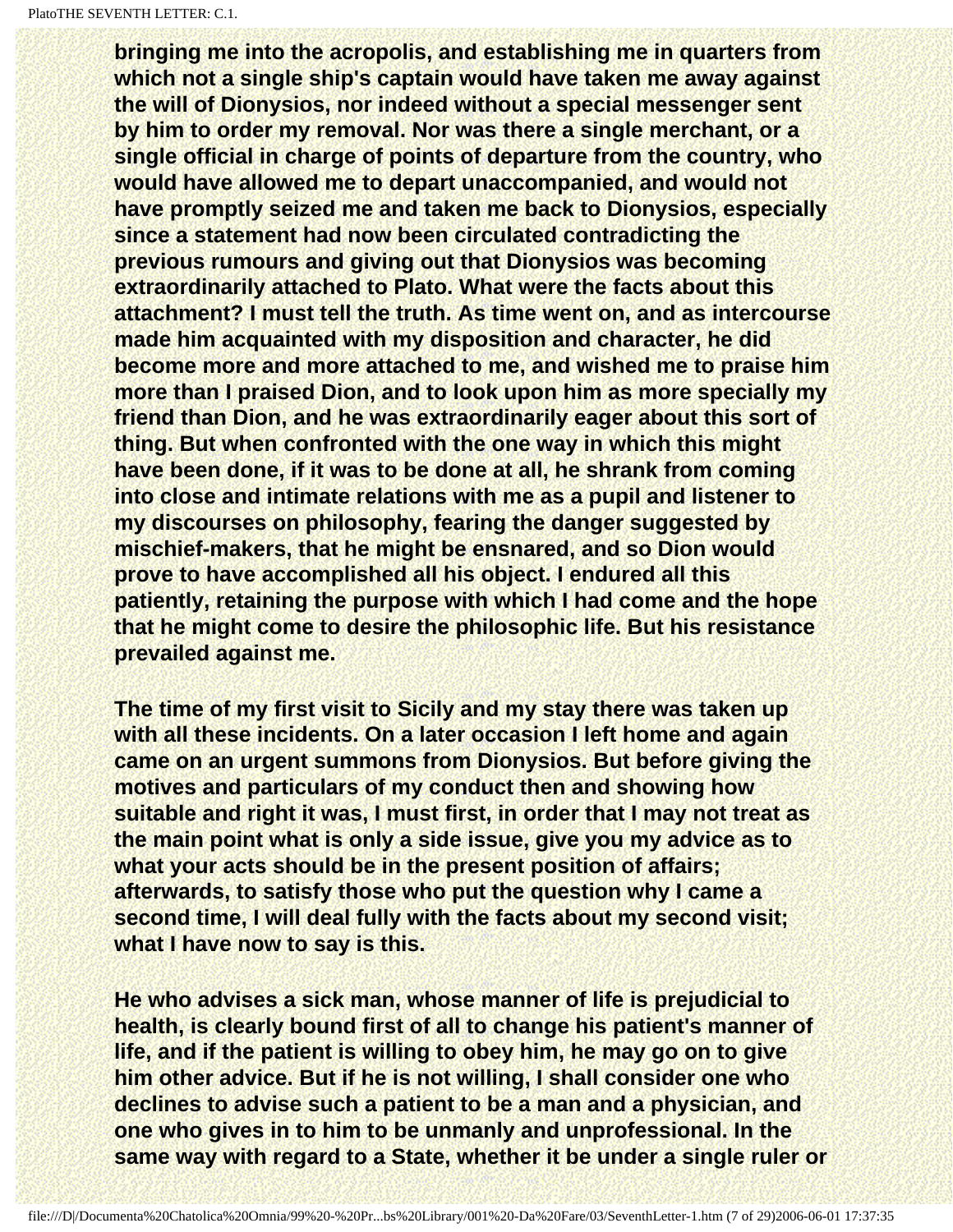**more than one, if, while the government is being carried on methodically and in a right course, it asks advice about any details of policy, it is the part of a wise man to advise such people. But when men are travelling altogether outside the path of right government and flatly refuse to move in the right path, and start by giving notice to their adviser that he must leave the government alone and make no change in it under penalty of death-if such men should order their counsellors to pander to their wishes and desires and to advise them in what way their object may most readily and easily be once for all accomplished, I should consider as unmanly one who accepts the duty of giving such forms of advice, and one who refuses it to be a true man.** 

**Holding these views, whenever anyone consults me about any of the weightiest matters affecting his own life, as, for instance, the acquisition of property or the proper treatment of body or mind, if it seems to me that his daily life rests on any system, or if he seems likely to listen to advice about the things on which he consults me, I advise him with readiness, and do not content myself with giving him a merely perfunctory answer. But if a man does not consult me at all, or evidently does not intend to follow my advice, I do not take the initiative in advising such a man, and will not use compulsion to him, even if he be my own son. I would advise a slave under such circumstances, and would use compulsion to him if he were unwilling. To a father or mother I do not think that piety allows one to offer compulsion, unless they are suffering from an attack of insanity; and if they are following any regular habits of life which please them but do not please me, I would not offend them by offering useless, advice, nor would I flatter them or truckle to them, providing them with the means of satisfying desires which I myself would sooner die than cherish. The wise man should go through life with the same attitude of mind towards his country. If she should appear to him to be following a policy which is not a good one, he should say so, provided that his words are not likely either to fall on deaf ears or to lead to the loss of his own life. But force against his native land he should not use in order to bring about a change of constitution, when it is not possible for the best constitution to be introduced without driving men into exile or putting them to death; he should keep quiet and offer up prayers for his own welfare and for that of his country.** 

**These are the principles in accordance with which I should advise you, as also, jointly with Dion, I advised Dionysios, bidding him in**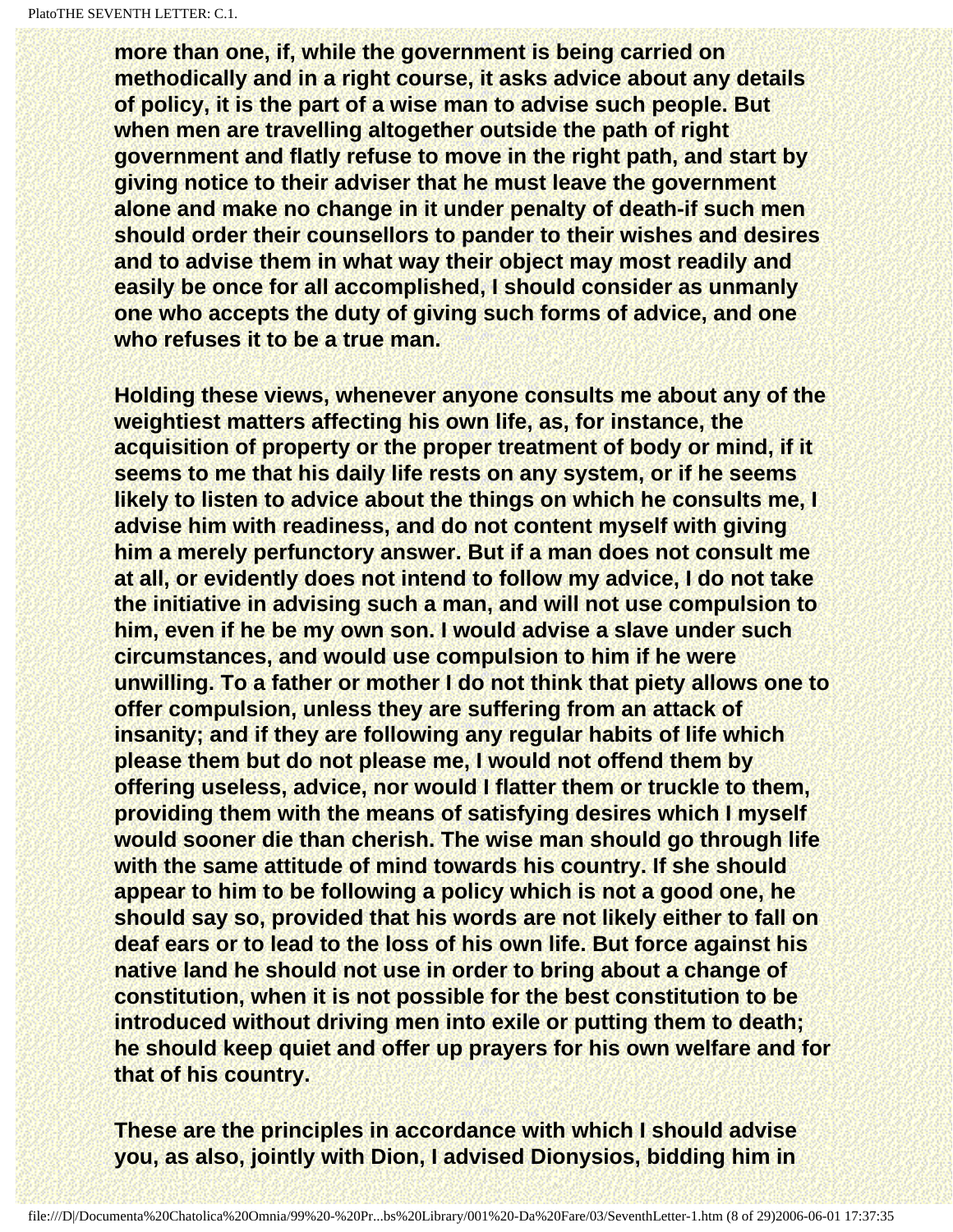**the first place to live his daily life in a way that would make him as far as possible master of himself and able to gain faithful friends and supporters, in order that he might not have the same experience as his father. For his father, having taken under his rule many great cities of Sicily which had been utterly destroyed by the barbarians, was not able to found them afresh and to establish in them trustworthy governments carried on by his own supporters, either by men who had no ties of blood with him, or by his brothers whom he had brought up when they were younger, and had raised from humble station to high office and from poverty to immense wealth. Not one of these was he able to work upon by persuasion, instruction, services and ties of kindred, so as to make him a partner in his rule; and he showed himself inferior to Darius with a sevenfold inferiority. For Darius did not put his trust in brothers or in men whom he had brought up, but only in his confederates in the overthrow of the Mede and Eunuch; and to these he assigned portions of his empire, seven in number, each of them greater than all Sicily; and they were faithful to him and did not attack either him or one another. Thus he showed a pattern of what the good lawgiver and king ought to be; for he drew up laws by which he has secured the Persian empire in safety down to the present time.** 

**Again, to give another instance, the Athenians took under their rule very many cities not founded by themselves, which had been hard hit by the barbarians but were still in existence, and maintained their rule over these for seventy years, because they had in each them men whom they could trust. But Dionysios, who had gathered the whole of Sicily into a single city, and was so clever that he trusted no one, only secured his own safety with great difficulty. For he was badly off for trustworthy friends; and there is no surer criterion of virtue and vice than this, whether a man is or is not destitute of such friends.** 

**This, then, was the advice which Dion and I gave to Dionysios, since, owing to bringing up which he had received from his father, he had had no advantages in the way of education or of suitable lessons, in the first place...; and, in the second place, that, after starting in this way, he should make friends of others among his connections who were of the same age and were in sympathy with his pursuit of virtue, but above all that he should be in harmony with himself; for this it was of which he was remarkably in need. This we did not say in plain words, for that would not have been safe; but in covert language we maintained that every man in this way would save both**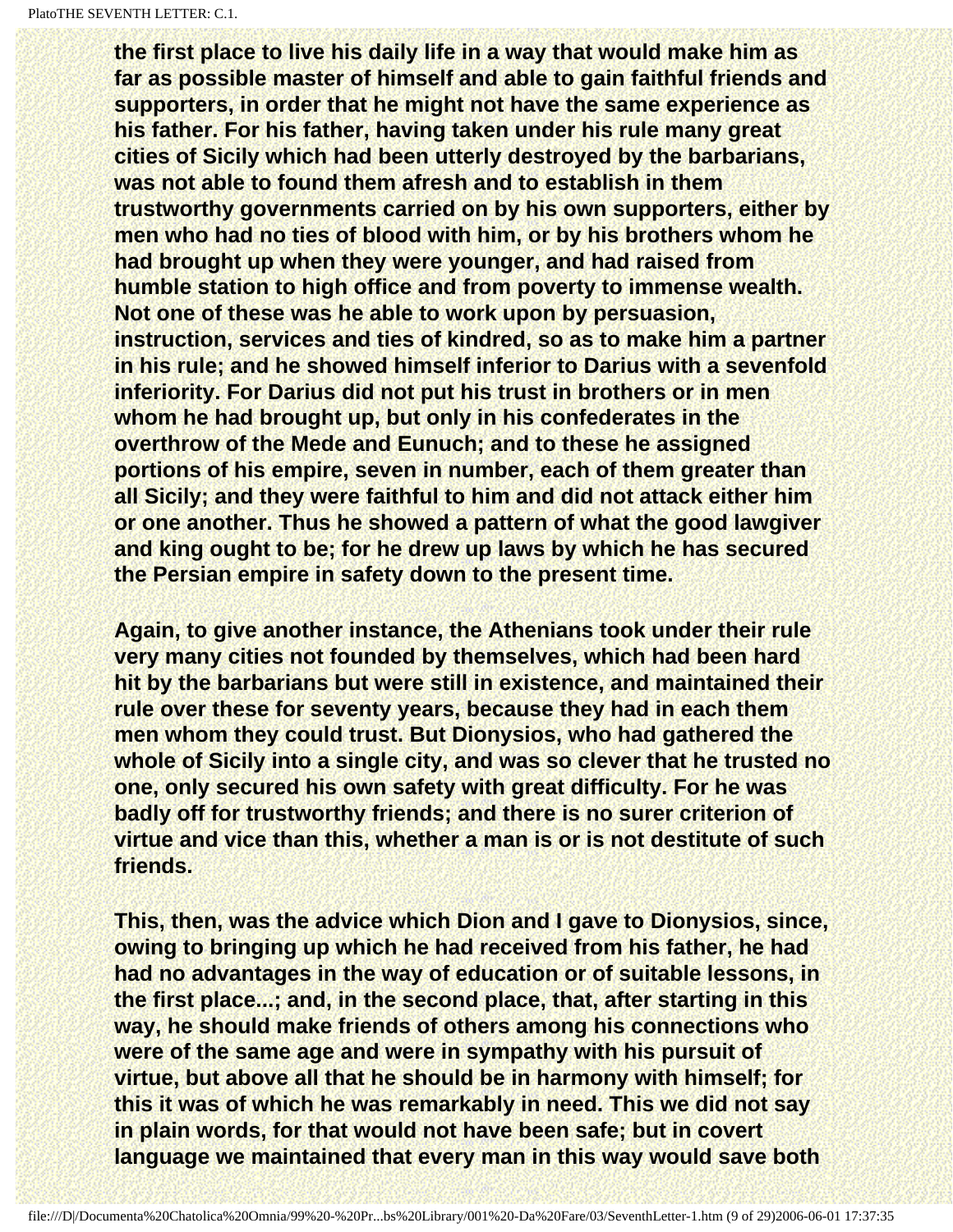**himself and those whom he was leading, and if he did not follow this path, he would do just the opposite of this. And after proceeding on the course which we described, and making himself a wise and temperate man, if he were then to found again the cities of Sicily which had been laid waste, and bind them together by laws and constitutions, so as to be loyal to him and to one another in their resistance to the attacks of the barbarians, he would, we told him, make his father's empire not merely double what it was but many times greater. For, if these things were done, his way would be clear to a more complete subjugation of the Carthaginians than that which befell them in Gelon's time, whereas in our own day his father had followed the opposite course of levying attribute for the barbarians. This was the language and these the exhortations given by us, the conspirators against Dionysios according to the charges circulated from various sources-charges which, prevailing as they did with Dionysios, caused the expulsion of Dion and reduced me to a state of apprehension. But when-to summarise great events which happened in no great time-Dion returned from the Peloponnese and Athens, his advice to Dionysios took the form of action.** 

**To proceed-when Dion had twice over delivered the city and restored it to the citizens, the Syracusans went through the same changes of feeling towards him as Dionysios had gone through, when Dion attempted first to educate him and train him to be a sovereign worthy of supreme power and, when that was done, to be his coadjutor in all the details of his career. Dionysios listened to those who circulated slanders to the effect that Dion was aiming at the tyranny in all the steps which he took at that time his intention being that Dionysios, when his mind had fallen under the spell of culture, should neglect the government and leave it in his hands, and that he should then appropriate it for himself and treacherously depose Dionysios. These slanders were victorious on that occasion; they were so once more when circulated among the Syracusans, winning a victory which took an extraordinary course and proved disgraceful to its authors. The story of what then took place is one which deserves careful attention on the part of those who are inviting me to deal with the present situation.** 

**I, an Athenian and friend of Dion, came as his ally to the court of Dionysios, in order that I might create good will in place of a state war; in my conflict with the authors of these slanders I was worsted. When Dionysios tried to persuade me by offers of honours and wealth to attach myself to him, and with a view to giving a decent**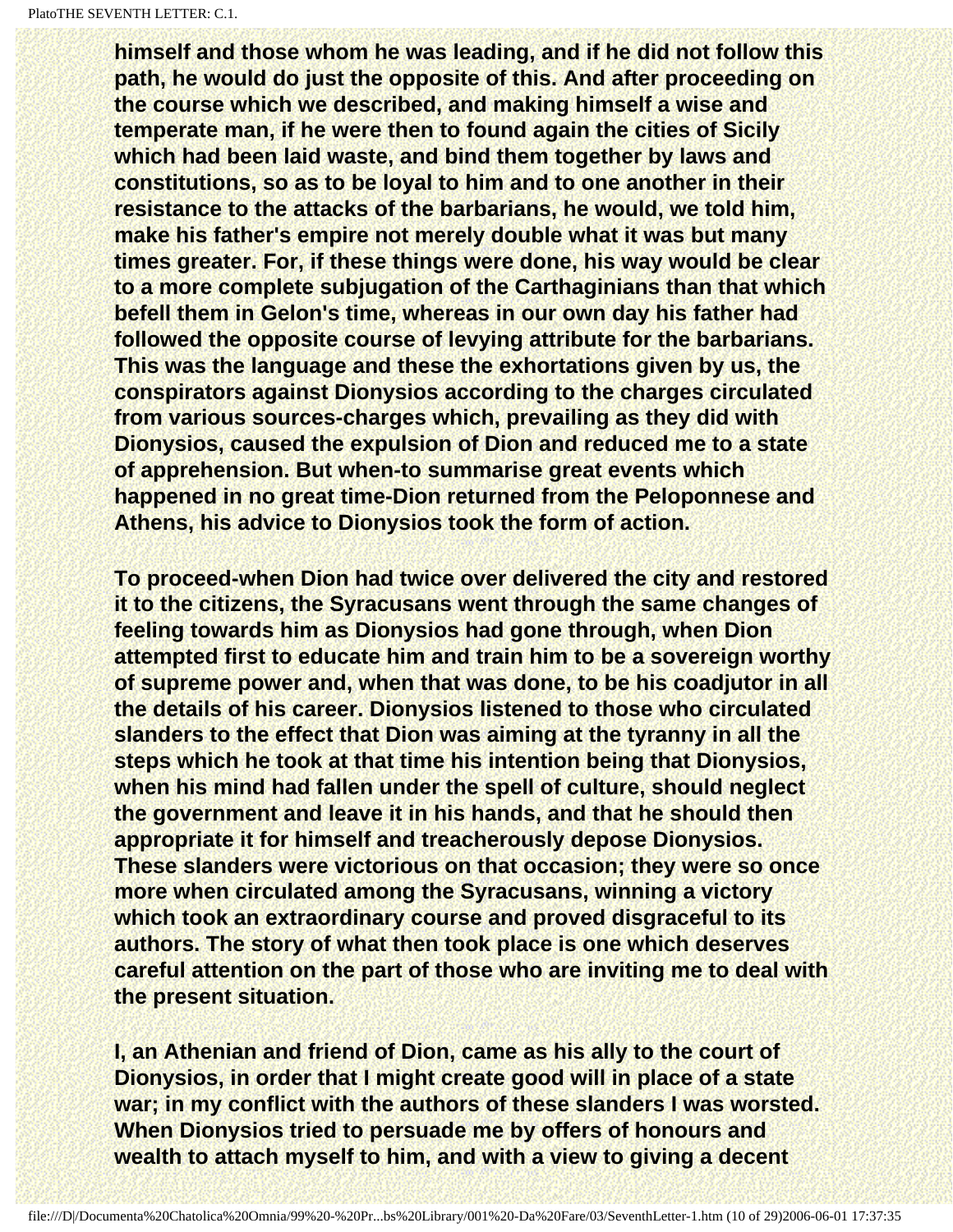**colour to Dion's expulsion a witness and friend on his side, he failed completely in his attempt. Later on, when Dion returned from exile, he took with him from Athens two brothers, who had been his friends, not from community in philosophic study, but with the ordinary companionship common among most friends, which they form as the result of relations of hospitality and the intercourse which occurs when one man initiates the other in the mysteries. It was from this kind of intercourse and from services connected with his return that these two helpers in his restoration became his companions. Having come to Sicily, when they perceived that Dion had been misrepresented to the Sicilian Greeks, whom he had liberated, as one that plotted to become monarch, they not only betrayed their companion and friend, but shared personally in the guilt of his murder, standing by his murderers as supporters with weapons in their hands. The guilt and impiety of their conduct I neither excuse nor do I dwell upon it. For many others make it their business to harp upon it, and will make it their business in the future. But I do take exception to the statement that, because they were Athenians, they have brought shame upon this city. For I say that he too is an Athenian who refused to betray this same Dion, when he had the offer of riches and many other honours. For his was no common or vulgar friendship, but rested on community in liberal education, and this is the one thing in which a wise man will put his trust, far more than in ties of personal and bodily kinship. So the two murderers of Dion were not of sufficient importance to be causes of disgrace to this city, as though they had been men of any note.** 

**All this has been said with a view to counselling the friends and family of Dion. And in addition to this I give for the third time to you the same advice and counsel which I have given twice before to others-not to enslave Sicily or any other State to despots-this my counsel but-to put it under the rule of laws-for the other course is better neither for the enslavers nor for the enslaved, for themselves, their children's children and descendants; the attempt is in every way fraught with disaster. It is only small and mean natures that are bent upon seizing such gains for themselves, natures that know nothing of goodness and justice, divine as well as human, in this life and in the next.** 

**These are the lessons which I tried to teach, first to Dion, secondly to Dionysios, and now for the third time to you. Do you obey me thinking of Zeus the Preserver, the patron of third ventures, and looking at the lot of Dionysios and Dion, of whom the one who**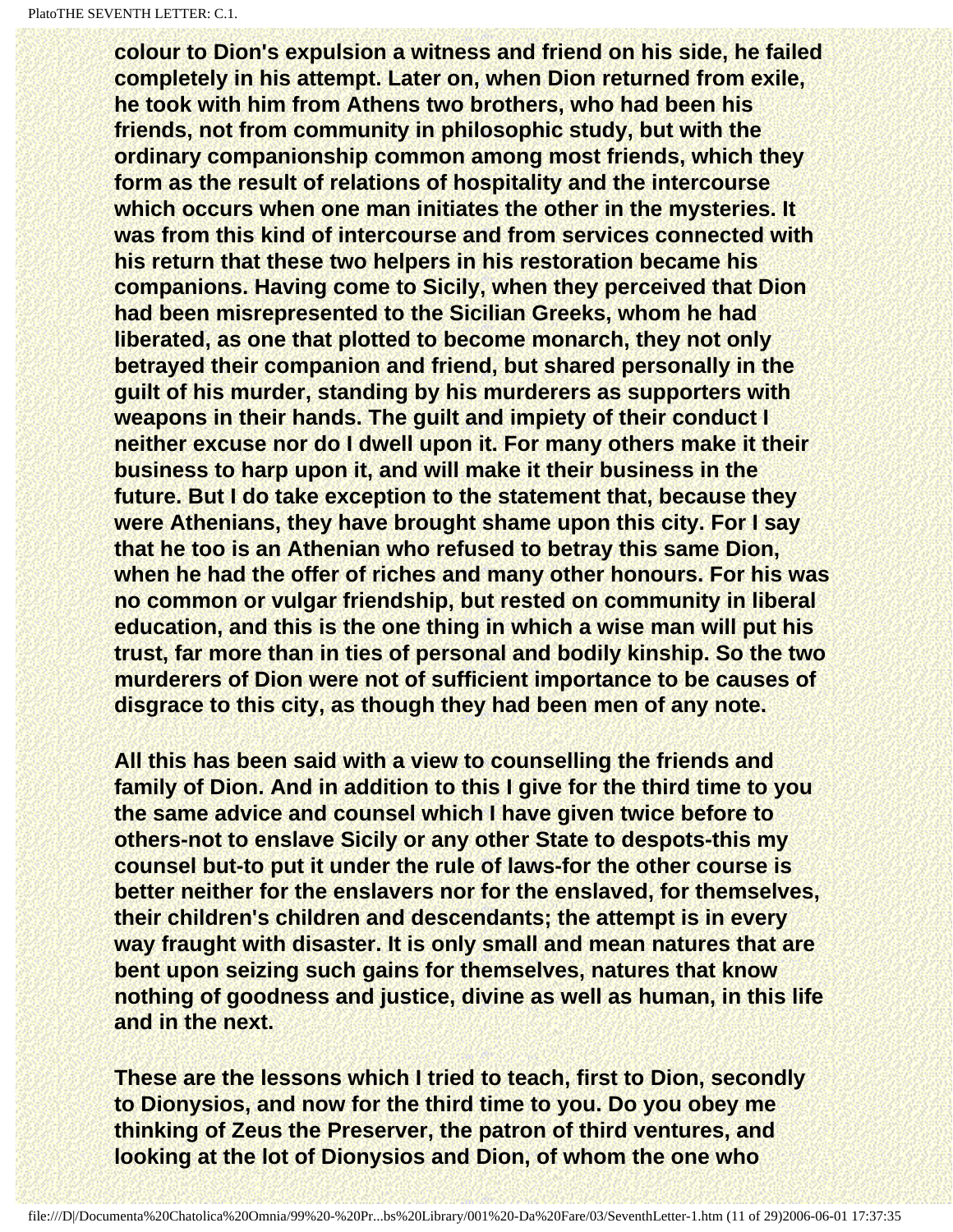**disobeyed me is living in dishonour, while he who obeyed me has died honourably. For the one thing which is wholly right and noble is to strive for that which is most honourable for a man's self and for his country, and to face the consequences whatever they may be. For none of us can escape death, nor, if a man could do so, would it, as the vulgar suppose, make him happy. For nothing evil or good, which is worth mentioning at all, belongs to things soulless; but good or evil will be the portion of every soul, either while attached to the body or when separated from it.** 

**And we should in very truth always believe those ancient and sacred teachings, which declare that the soul is immortal, that it has judges, and suffers the greatest penalties when it has been separated from the body. Therefore also we should consider it a lesser evil to suffer great wrongs and outrages than to do them. The covetous man, impoverished as he is in the soul, turns a deaf ear to this teaching; or if he hears it, he laughs it to scorn with fancied superiority, and shamelessly snatches for himself from every source whatever his bestial fancy supposes will provide for him the means of eating or drinking or glutting himself with that slavish and gross pleasure which is falsely called after the goddess of love. He is blind and cannot see in those acts of plunder which are accompanied by impiety what heinous guilt is attached to each wrongful deed, and that the offender must drag with him the burden of this impiety while he moves about on earth, and when he has travelled beneath the earth on a journey which has every circumstance of shame and misery.** 

**It was by urging these and other like truths that I convinced Dion, and it is I who have the best right to be angered with his murderers in much the same way as I have with Dionysios. For both they and he have done the greatest injury to me, and I might almost say to all mankind, they by slaying the man that was willing to act righteously, and he by refusing to act righteously during the whole of his rule, when he held supreme power, in which rule if philosophy and power had really met together, it would have sent forth a light to all men, Greeks and barbarians, establishing fully for all the true belief that there can be no happiness either for the community or for the individual man, unless he passes his life under the rule of righteousness with the guidance of wisdom, either possessing these virtues in himself, or living under the rule of godly men and having received a right training and education in morals. These were the aims which Dionysios injured, and for me everything else is a trifling**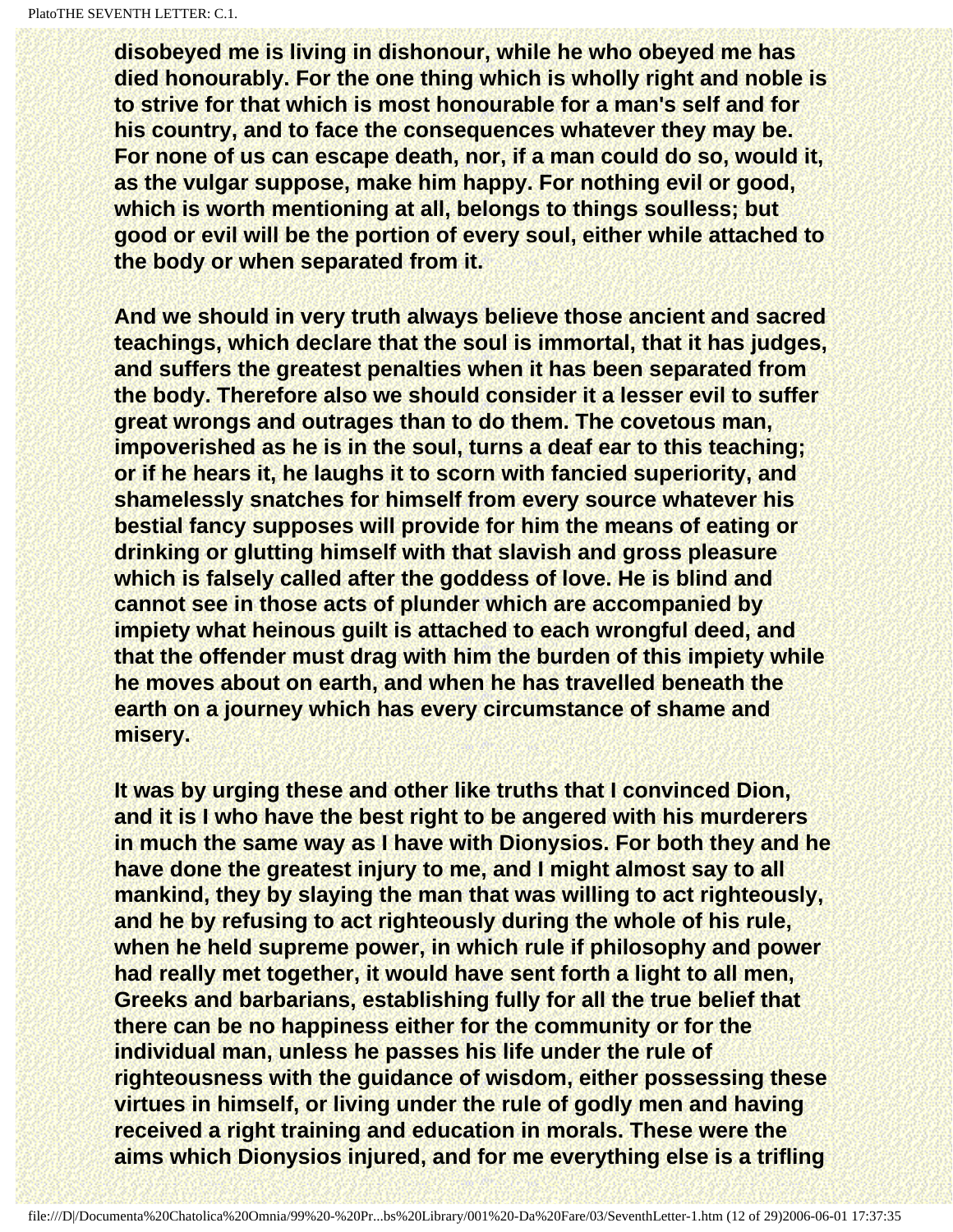#### **injury compared with this.**

**The murderer of Dion has, without knowing it, done the same as Dionysios. For as regards Dion, I know right well, so far as it is possible for a man to say anything positively about other men, that, if he had got the supreme power, he would never have turned his mind to any other form of rule, but that, dealing first with Syracuse, his own native land, when he had made an end of her slavery, clothed her in bright apparel, and given her the garb of freedom, he would then by every means in his power have ordered aright the lives of his fellow-citizens by suitable and excellent laws; and the thing next in order, which he would have set his heart to accomplish, was to found again all the States of Sicily and make them free from the barbarians, driving out some and subduing others, an easier task for him than it was for Hiero. If these things had been accomplished by a man who was just and brave and temperate and a philosopher, the same belief with regard to virtue would have been established among the majority which, if Dionysios had been won over, would have been established, I might almost say, among all mankind and would have given them salvation. But now some higher power or avenging fiend has fallen upon them, inspiring them with lawlessness, godlessness and acts of recklessness issuing from ignorance, the seed from which all evils for all mankind take root and grow and will in future bear the bitterest harvest for those who brought them into being. This ignorance it was which in that second venture wrecked and ruined everything.** 

**And now, for good luck's sake, let us on this third venture abstain from words of ill omen. But, nevertheless, I advise you, his friends, to imitate in Dion his love for his country and his temperate habits of daily life, and to try with better auspices to carry out his wishes-what these were, you have heard from me in plain words. And whoever among you cannot live the simple Dorian life according to the customs of your forefathers, but follows the manner of life of Dion's murderers and of the Sicilians, do not invite this man to join you, or expect him to do any loyal or salutary act; but invite all others to the work of resettling all the States of Sicily and establishing equality under the laws, summoning them from Sicily itself and from the whole Peloponnese-and have no fear even of Athens; for there, also, are men who excel all mankind in their devotion to virtue and in hatred of the reckless acts of those who shed the blood of friends.** 

**But if, after all, this is work for a future time, whereas immediate**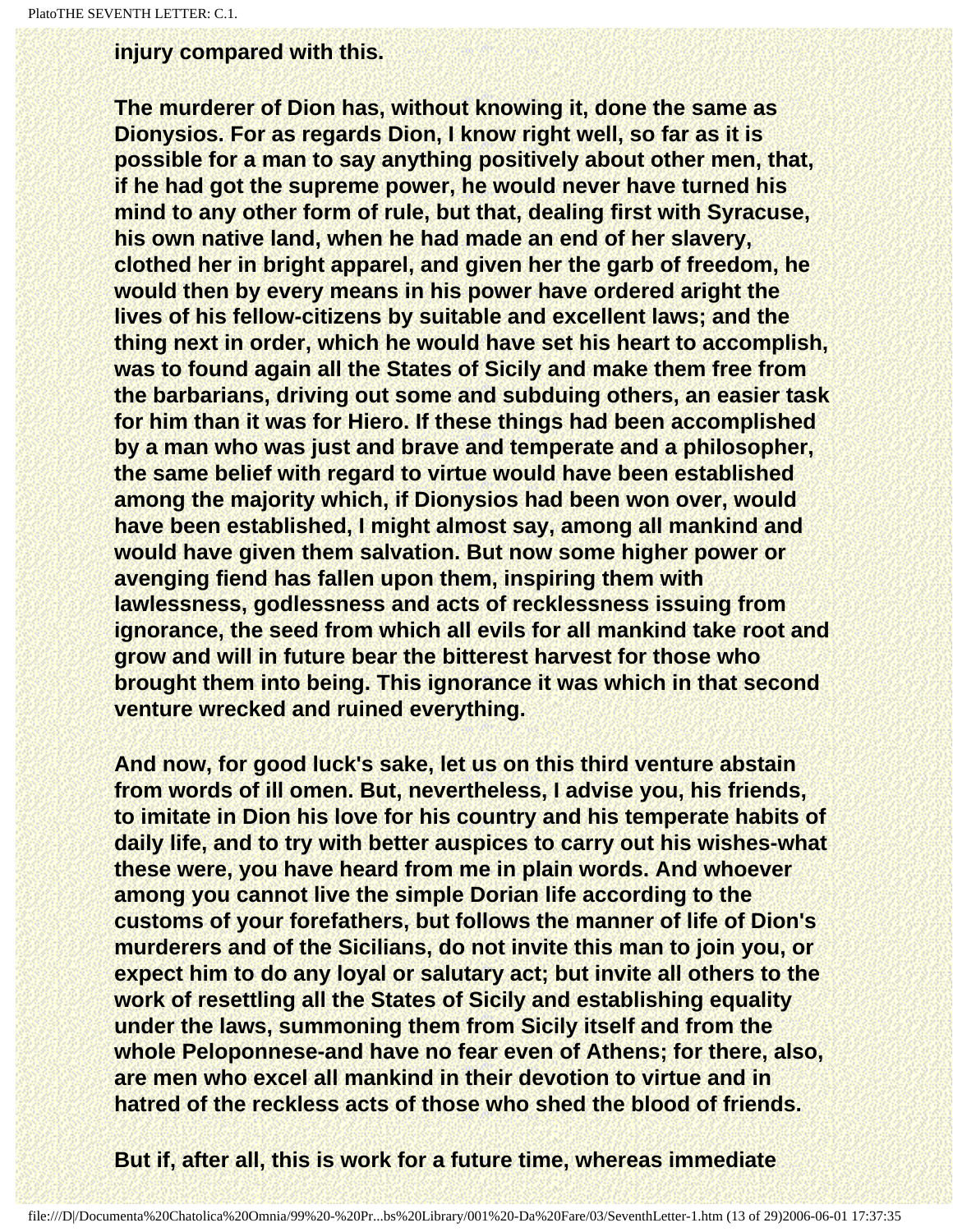**action is called for by the disorders of all sorts and kinds which arise every day from your state of civil strife, every man to whom Providence has given even a moderate share of right intelligence ought to know that in times of civil strife there is no respite from trouble till the victors make an end of feeding their grudge by combats and banishments and executions, and of wreaking their vengeance on their enemies. They should master themselves and, enacting impartial laws, framed not to gratify themselves more than the conquered party, should compel men to obey these by two restraining forces, respect and fear; fear, because they are the masters and can display superior force; respect, because they rise superior to pleasures and are willing and able to be servants to the laws. There is no other way save this for terminating the troubles of a city that is in a state of civil strife; but a constant continuance of internal disorders, struggles, hatred and mutual distrust is the common lot of cities which are in that plight.** 

**Therefore, those who have for the time being gained the upper hand, when they desire to secure their position, must by their own act and choice select from all Hellas men whom they have ascertained to be the best for the purpose. These must in the first place be men of mature years, who have children and wives at home, and, as far as possible, a long line of ancestors of good repute, and all must be possessed of sufficient property. For a city of ten thousand householders their numbers should be fifty; that is enough. These they must induce to come from their own homes by entreaties and the promise of the highest honours; and having induced them to come they must entreat and command them to draw up laws after binding themselves by oath to show no partiality either to conquerors or to conquered, but to give equal and common rights to the whole State.** 

**When laws have been enacted, what everything then hinges on is this. If the conquerors show more obedience to the laws than the conquered, the whole State will be full of security and happiness, and there will be an escape from all your troubles. But if they do not, then do not summon me or any other helper to aid you against those who do not obey the counsel I now give you. For this course is akin to that which Dion and I attempted to carry out with our hearts set on the welfare of Syracuse. It is indeed a second best course. The first and best was that scheme of welfare to all mankind which we attempted to carry out with the co-operation of Dionysios; but some chance, mightier than men, brought it to nothing. Do you now, with**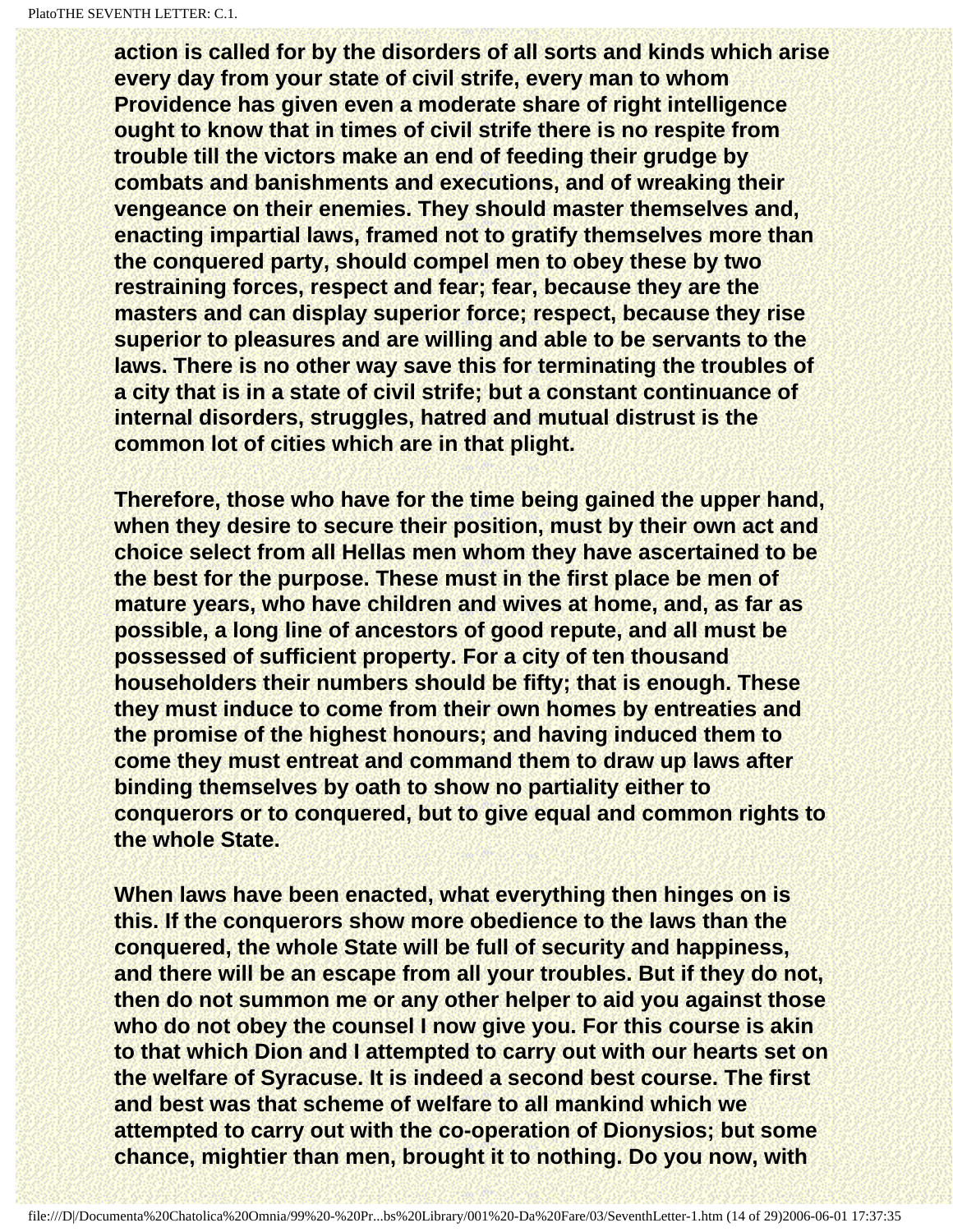**good fortune attending you and with Heaven's help, try to bring your efforts to a happier issue.** 

**Let this be the end of my advice and injunction and of the narrative of my first visit to Dionysios. Whoever wishes may next hear of my second journey and voyage, and learn that it was a reasonable and suitable proceeding. My first period of residence in Sicily was occupied in the way which I related before giving my advice to the relatives and friends of Dion. After those events I persuaded Dionysios by such arguments as I could to let me go; and we made an agreement as to what should be done when peace was made; for at that time there was a state of war in Sicily. Dionysios said that, when he had put the affairs of his empire in a position of greater safety for himself, he would send for Dion and me again; and he desired that Dion should regard what had befallen him not as an exile, but as a change of residence. I agreed to come again on these conditions.** 

**When peace had been made, he began sending for me; he requested that Dion should wait for another year, but begged that I should by all means come. Dion now kept urging and entreating me to go. For persistent rumours came from Sicily that Dionysios was now once more possessed by an extraordinary desire for philosophy. For this reason Dion pressed me urgently not to decline his invitation. But though I was well aware that as regards philosophy such symptoms were not uncommon in young men, still it seemed to me safer at that time to part company altogether with Dion and Dionysios; and I offended both of them by replying that I was an old man, and that the steps now being taken were quite at variance with the previous agreement.** 

**After this, it seems, Archytes came to the court of Dionysios. Before my departure I had brought him and his Tarentine circle into friendly relations with Dionysios. There were some others in Syracuse who had received some instruction from Dion, and others had learnt from these, getting their heads full of erroneous teaching on philosophical questions. These, it seems, were attempting to hold discussions with Dionysios on questions connected with such subjects, in the idea that he had been fully instructed in my views. Now is not at all devoid of natural gifts for learning, and he has a great craving for honour and glory. What was said probably pleased him, and he felt some shame when it became clear that he had not taken advantage of my teaching during my visit. For these reasons he conceived a**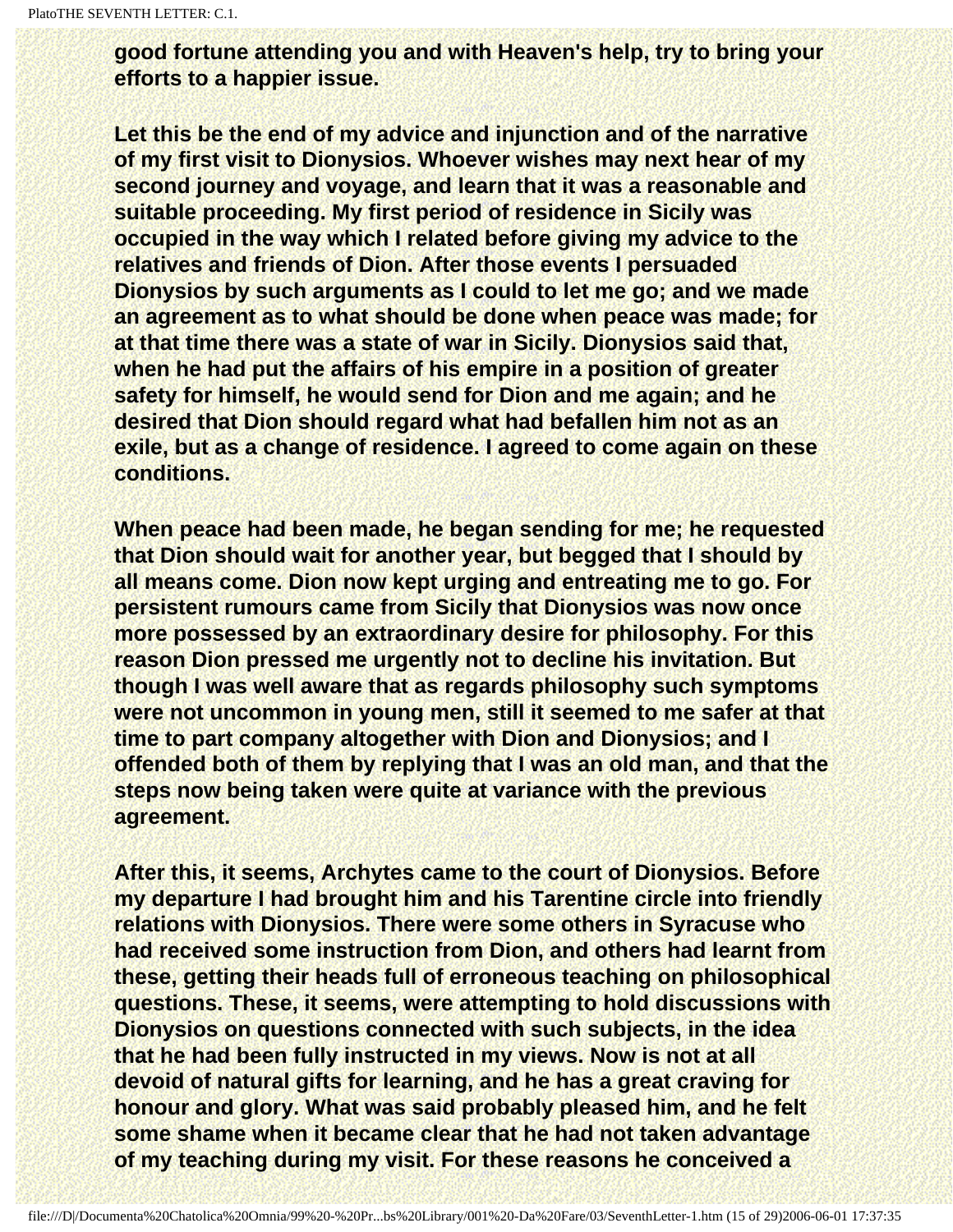**desire for more definite instruction, and his love of glory was an additional incentive to him. The real reasons why he had learnt nothing during my previous visit have just been set forth in the preceding narrative. Accordingly, now that I was safe at home and had refused his second invitation, as I just now related, Dionysios seems to have felt all manner of anxiety lest certain people should suppose that I was unwilling to visit him again because I had formed a poor opinion of his natural gifts and character, and because, knowing as I did his manner of life, I disapproved of it.** 

**It is right for me to speak the truth, and make no complaint if anyone, after hearing the facts, forms a poor opinion of my philosophy, and thinks that the tyrant was in the right. Dionysios now invited me for the third time, sending a trireme to ensure me comfort on the voyage; he sent also Archedemos-one of those who had spent some time with Archytes, and of whom he supposed that I had a higher opinion than of any of the Sicilian Greeks-and, with him, other men of repute in Sicily. These all brought the same report, that Dionysios had made progress in philosophy. He also sent a very long letter, knowing as he did my relations with Dion and Dion's eagerness also that I should take ship and go to Syracuse. The letter was framed in its opening sentences to meet all these conditions, and the tenor of it was as follows: "Dionysios to Plato," here followed the customary greeting and immediately after it he said, "If in compliance with our request you come now, in the first place, Dion's affairs will be dealt with in whatever way you yourself desire; I know that you will desire what is reasonable, and I shall consent to it. But if not, none of Dion's affairs will have results in accordance with your wishes, with regard either to Dion himself or to other matters." This he said in these words; the rest it would be tedious and inopportune to quote. Other letters arrived from Archytes and the Tarentines, praising the philosophical studies of Dionysios and saying that, if I did not now come, I should cause a complete rupture in their friendship with Dionysios, which had been brought about by me and was of no small importance to their political interests.** 

**When this invitation came to me at that time in such terms, and those who had come from Sicily and Italy were trying to drag me thither, while my friends at Athens were literally pushing me out with their urgent entreaties, it was the same old tale-that I must not betray Dion and my Tarentine friends and supporters. Also I myself had a lurking feeling that there was nothing surprising in the fact that a young man, quick to learn, hearing talk of the great truths of**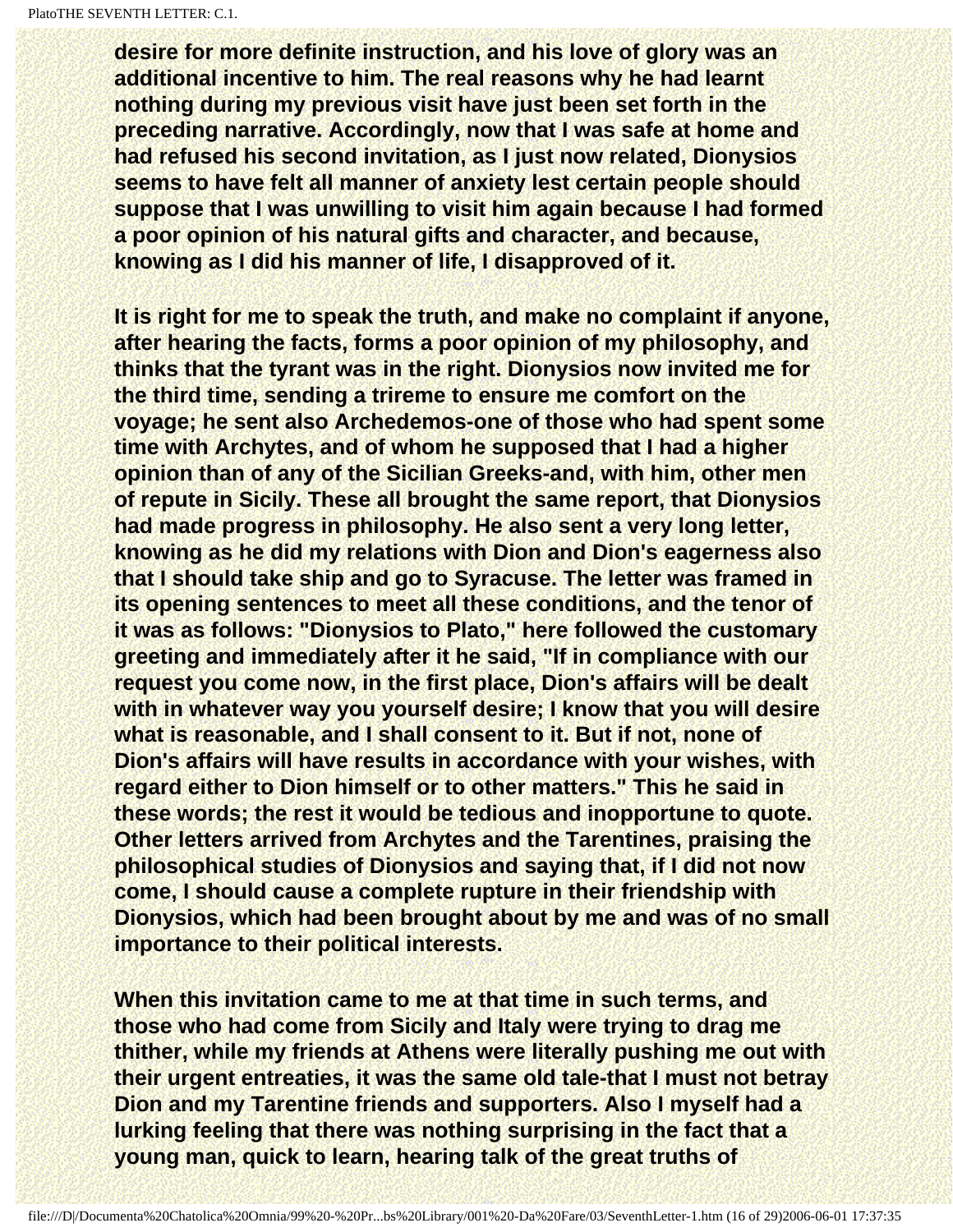**philosophy, should feel a craving for the higher life. I thought therefore that I must put the matter definitely to the test to see whether his desire was genuine or the reverse, and on no account leave such an impulse unaided nor make myself responsible for such a deep and real disgrace, if the reports brought by anyone were really true. So blindfolding myself with this reflection, I set out, with many fears and with no very favourable anticipations, as was natural enough. However, I went, and my action on this occasion at any rate was really a case of "the third to the Preserver," for I had the good fortune to return safely; and for this I must, next to the God, thank Dionysios, because, though many wished to make an end of me, he prevented them and paid some proper respect to my situation.** 

**On my arrival, I thought that first I must put to the test the question whether Dionysios had really been kindled with the fire of philosophy, or whether all the reports which had come to Athens were empty rumours. Now there is a way of putting such things to the test which is not to be despised and is well suited to monarchs, especially to those who have got their heads full of erroneous teaching, which immediately my arrival I found to be very much the case with Dionysios. One should show such men what philosophy is in all its extent; what their range of studies is by which it is approached, and how much labour it involves. For the man who has heard this, if he has the true philosophic spirit and that godlike temperament which makes him a kin to philosophy and worthy of it, thinks that he has been told of a marvellous road lying before him, that he must forthwith press on with all his strength, and that life is not worth living if he does anything else. After this he uses to the full his own powers and those of his guide in the path, and relaxes not his efforts, till he has either reached the end of the whole course of study or gained such power that he is not incapable of directing his steps without the aid of a guide. This is the spirit and these are the thoughts by which such a man guides his life, carrying out his work, whatever his occupation may be, but throughout it all ever cleaving to philosophy and to such rules of diet in his daily life as will give him inward sobriety and therewith quickness in learning, a good memory, and reasoning power; the kind of life which is opposed to this he consistently hates. Those who have not the true philosophic temper, but a mere surface colouring of opinions penetrating, like sunburn, only skin deep, when they see how great the range of studies is, how much labour is involved in it, and how necessary to the pursuit it is to have an orderly regulation of the daily life, come to the conclusion that the thing is difficult and impossible for them, and**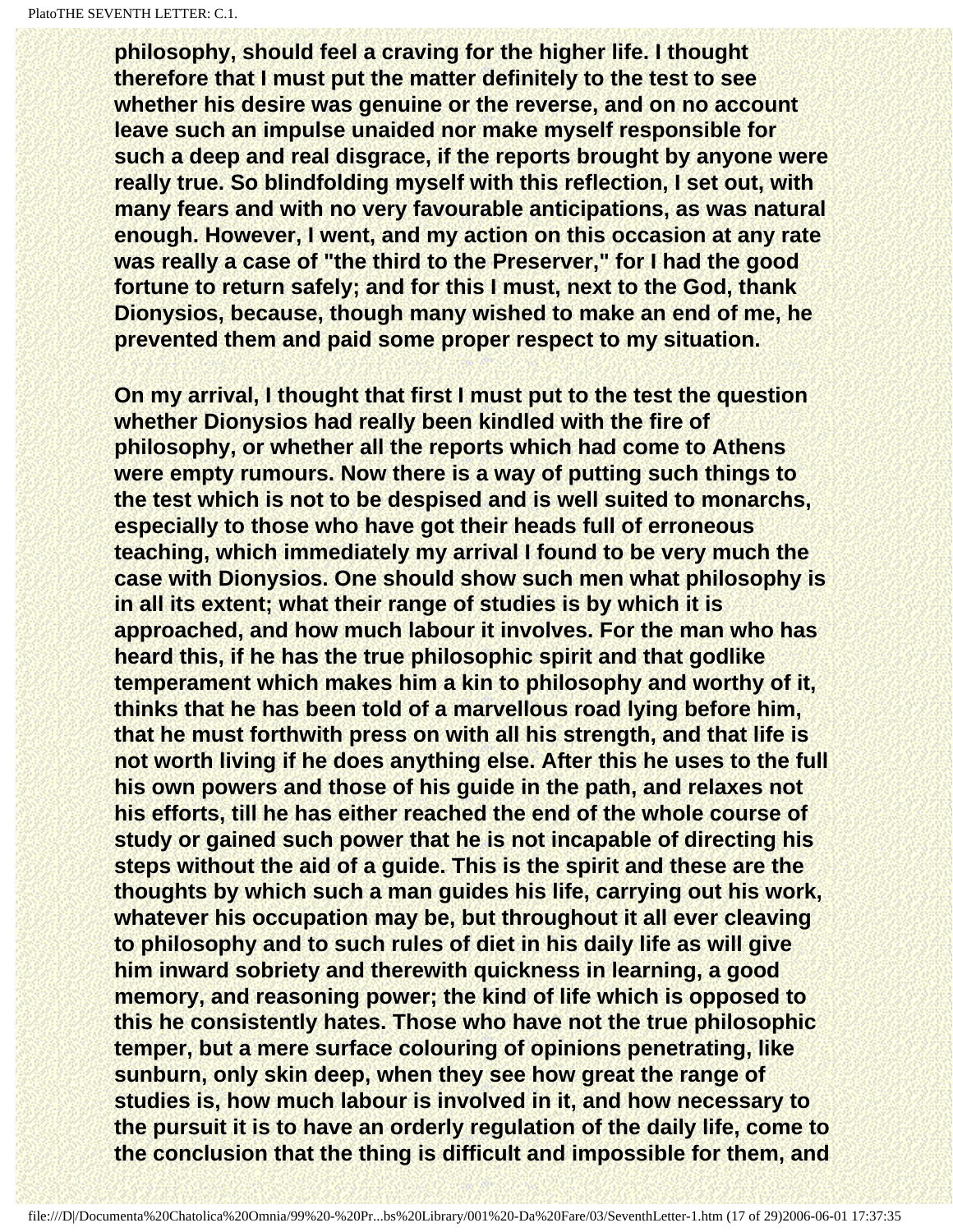**are actually incapable of carrying out the course of study; while some of them persuade themselves that they have sufficiently studied the whole matter and have no need of any further effort. This is the sure test and is the safest one to apply to those who live in luxury and are incapable of continuous effort; it ensures that such a man shall not throw the blame upon his teacher but on himself, because he cannot bring to the pursuit all the qualities necessary to it. Thus it came about that I said to Dionysios what I did say on that occasion.** 

**I did not, however, give a complete exposition, nor did Dionysios ask for one. For he professed to know many, and those the most important, points, and to have a sufficient hold of them through instruction given by others. I hear also that he has since written about what he heard from me, composing what professes to be his own handbook, very different, so he says, from the doctrines which he heard from me; but of its contents I know nothing; I know indeed that others have written on the same subjects; but who they are, is more than they know themselves. Thus much at least, I can say about all writers, past or future, who say they know the things to which I devote myself, whether by hearing the teaching of me or of others, or by their own discoveries-that according to my view it is not possible for them to have any real skill in the matter. There neither is nor ever will be a treatise of mine on the subject. For it does not admit of exposition like other branches of knowledge; but after much converse about the matter itself and a life lived together, suddenly a light, as it were, is kindled in one soul by a flame that leaps to it from another, and thereafter sustains itself. Yet this much I know-that if the things were written or put into words, it would be done best by me, and that, if they were written badly, I should be the person most pained. Again, if they had appeared to me to admit adequately of writing and exposition, what task in life could I have performed nobler than this, to write what is of great service to mankind and to bring the nature of things into the light for all to see? But I do not think it a good thing for men that there should be a disquisition, as it is called, on this topic-except for some few, who are able with a little teaching to find it out for themselves. As for the rest, it would fill some of them quite illogically with a mistaken feeling of contempt, and others with lofty and vain-glorious expectations, as though they had learnt something high and mighty.** 

**On this point I intend to speak a little more at length; for perhaps, when I have done so, things will be clearer with regard to my present**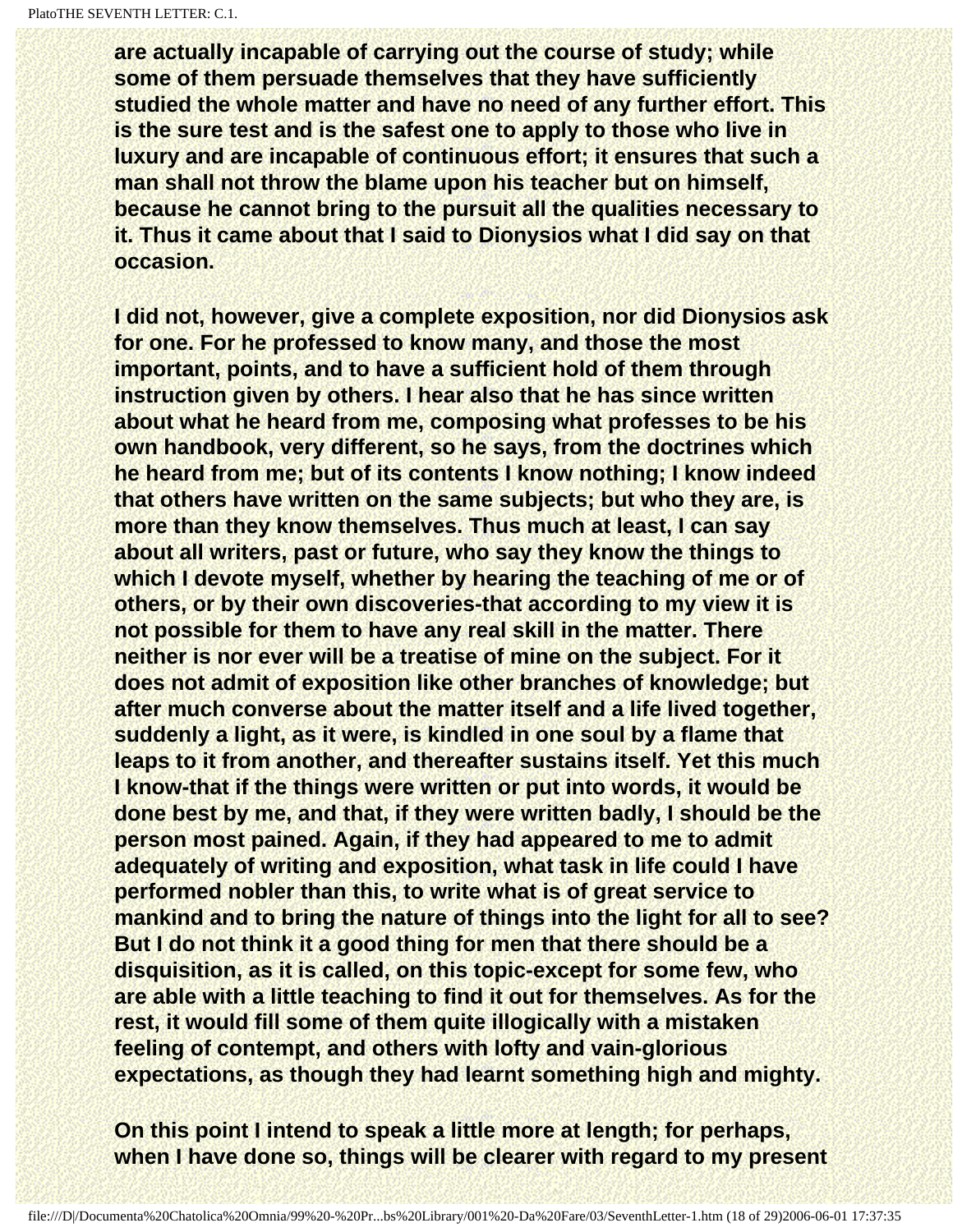**subject. There is an argument which holds good against the man ventures to put anything whatever into writing on questions of this nature; it has often before been stated by me, and it seems suitable to the present occasion.** 

**For everything that exists there are three instruments by which the knowledge of it is necessarily imparted; fourth, there is the knowledge itself, and, as fifth, we must count the thing itself which is known and truly exists. The first is the name, the, second the definition, the third. the image, and the fourth the knowledge. If you wish to learn what I mean, take these in the case of one instance, and so understand them in the case of all. A circle is a thing spoken of, and its name is that very word which we have just uttered. The second thing belonging to it is its definition, made up names and verbal forms. For that which has the name "round," "annular," or, "circle," might be defined as that which has the distance from its circumference to its centre everywhere equal. Third, comes that which is drawn and rubbed out again, or turned on a lathe and broken up-none of which things can happen to the circle itself-to which the other things, mentioned have reference; for it is something of a different order from them. Fourth, comes knowledge, intelligence and right opinion about these things. Under this one head we must group everything which has its existence, not in words nor in bodily shapes, but in souls-from which it is dear that it is something different from the nature of the circle itself and from the three things mentioned before. Of these things intelligence comes closest in kinship and likeness to the fifth, and the others are farther distant.** 

**The same applies to straight as well as to circular form, to colours, to the good, the, beautiful, the just, to all bodies whether manufactured or coming into being in the course of nature, to fire, water, and all such things, to every living being, to character in souls, and to all things done and suffered. For in the case of all these, no one, if he has not some how or other got hold of the four things first mentioned, can ever be completely a partaker of knowledge of the fifth. Further, on account of the weakness of language, these (i.e., the four) attempt to show what each thing is like, not less than what each thing is. For this reason no man of intelligence will venture to express his philosophical views in language, especially not in language that is unchangeable, which is true of that which is set down in written characters.**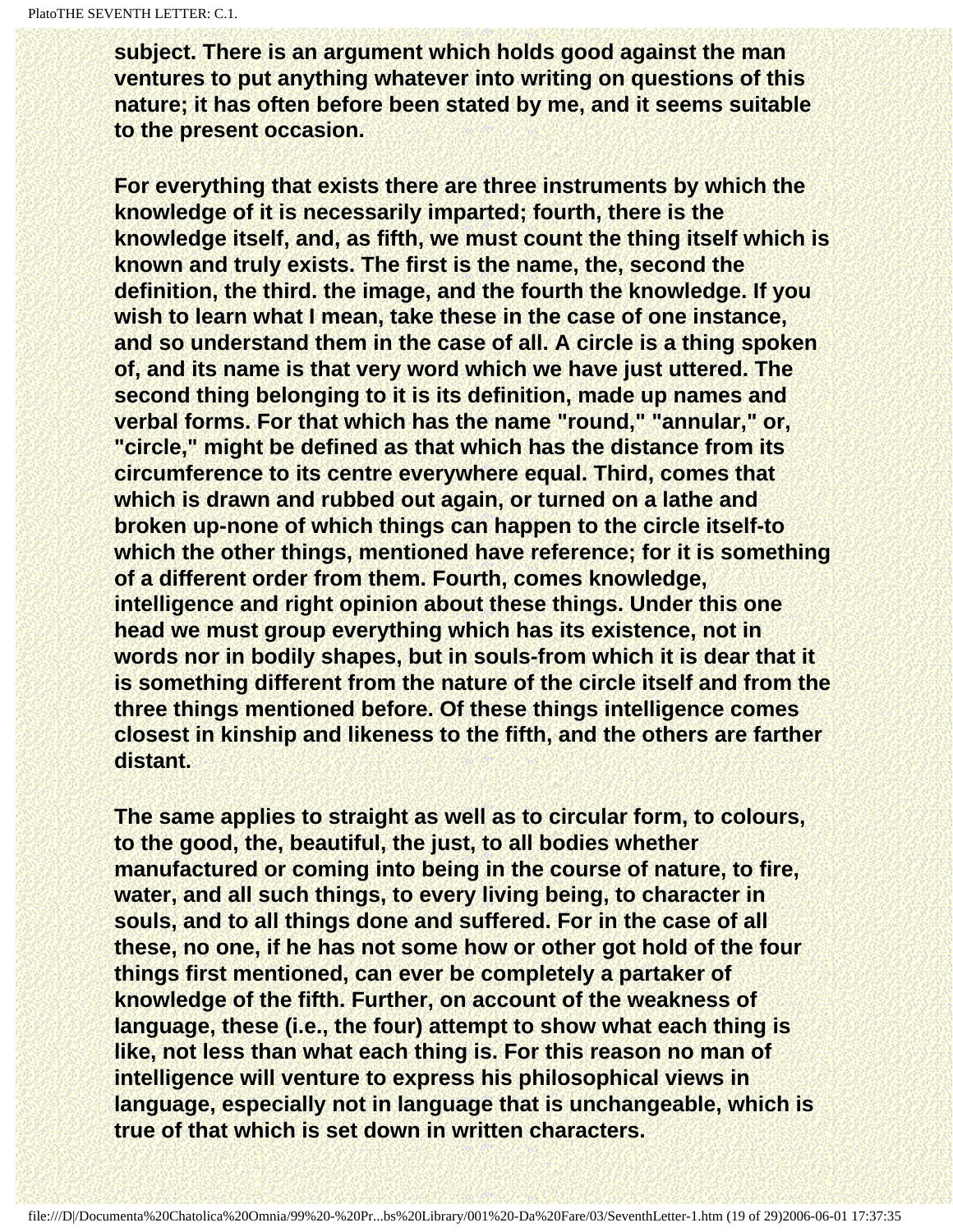**Again you must learn the point which comes next. Every circle, of those which are by the act of man drawn or even turned on a lathe, is full of that which is opposite to the fifth thing. For everywhere it has contact with the straight. But the circle itself, we say, has nothing in either smaller or greater, of that which is its opposite. We say also that the name is not a thing of permanence for any of them, and that nothing prevents the things now called round from being called straight, and the straight things round; for those who make changes and call things by opposite names, nothing will be less permanent (than a name). Again with regard to the definition, if it is made up of names and verbal forms, the same remark holds that there is no sufficiently durable permanence in it. And there is no end to the instances of the ambiguity from which each of the four suffers; but the greatest of them is that which we mentioned a little earlier, that, whereas there are two things, that which has real being, and that which is only a quality, when the soul is seeking to know, not the quality, but the essence, each of the four, presenting to the soul by word and in act that which it is not seeking (i.e., the quality), a thing open to refutation by the senses, being merely the thing presented to the soul in each particular case whether by statement or the act of showing, fills, one may say, every man with puzzlement and perplexity.** 

**Now in subjects in which, by reason of our defective education, we have not been accustomed even to search for the truth, but are satisfied with whatever images are presented to us, we are not held up to ridicule by one another, the questioned by questioners, who can pull to pieces and criticise the four things. But in subjects where we try to compel a man to give a clear answer about the fifth, any one of those who are capable of overthrowing an antagonist gets the better of us, and makes the man, who gives an exposition in speech or writing or in replies to questions, appear to most of his hearers to know nothing of the things on which he is attempting to write or speak; for they are sometimes not aware that it is not the mind of the writer or speaker which is proved to be at fault, but the defective nature of each of the four instruments. The process however of dealing with all of these, as the mind moves up and down to each in turn, does after much effort give birth in a well-constituted mind to knowledge of that which is well constituted. But if a man is illconstituted by nature (as the state of the soul is naturally in the majority both in its capacity for learning and in what is called moral character)-or it may have become so by deterioration-not even Lynceus could endow such men with the power of sight.**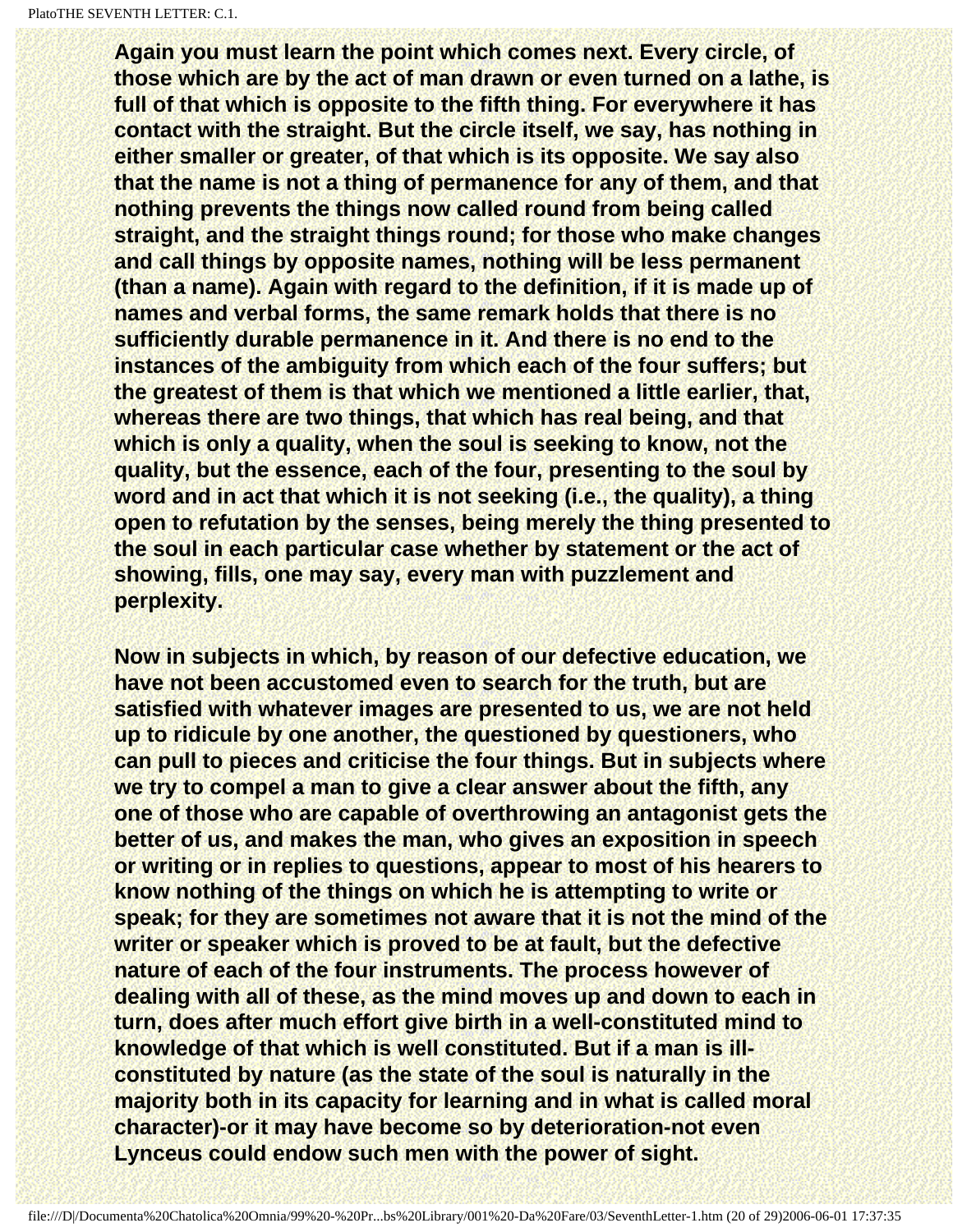**In one word, the man who has no natural kinship with this matter cannot be made akin to it by quickness of learning or memory; for it cannot be engendered at all in natures which are foreign to it. Therefore, if men are not by nature kinship allied to justice and all other things that are honourable, though they may be good at learning and remembering other knowledge of various kinds-or if they have the kinship but are slow learners and have no memorynone of all these will ever learn to the full the truth about virtue and vice. For both must be learnt together; and together also must be learnt, by complete and long continued study, as I said at the beginning, the true and the false about all that has real being. After much effort, as names, definitions, sights, and other data of sense, are brought into contact and friction one with another, in the course of scrutiny and kindly testing by men who proceed by question and answer without ill will, with a sudden flash there shines forth understanding about every problem, and an intelligence whose efforts reach the furthest limits of human powers. Therefore every man of worth, when dealing with matters of worth, will be far from exposing them to ill feeling and misunderstanding among men by committing them to writing. In one word, then, it may be known from this that, if one sees written treatises composed by anyone, either the laws of a lawgiver, or in any other form whatever, these are not for that man the things of most worth, if he is a man of worth, but that his treasures are laid up in the fairest spot that he possesses. But if these things were worked at by him as things of real worth, and committed to writing, then surely, not gods, but men "have themselves bereft him of his wits."** 

**Anyone who has followed this discourse and digression will know well that, if Dionysios or anyone else, great or small, has written a treatise on the highest matters and the first principles of things, he has, so I say, neither heard nor learnt any sound teaching about the subject of his treatise; otherwise, he would have had the same reverence for it, which I have, and would have shrunk from putting it forth into a world of discord and uncomeliness. For he wrote it, not as an aid to memory-since there is no risk of forgetting it, if a man's soul has once laid hold of it; for it is expressed in the shortest of statements-but if he wrote it at all, it was from a mean craving for honour, either putting it forth as his own invention, or to figure as a man possessed of culture, of which he was not worthy, if his heart was set on the credit of possessing it. If then Dionysios gained this culture from the one lesson which he had from me, we may perhaps**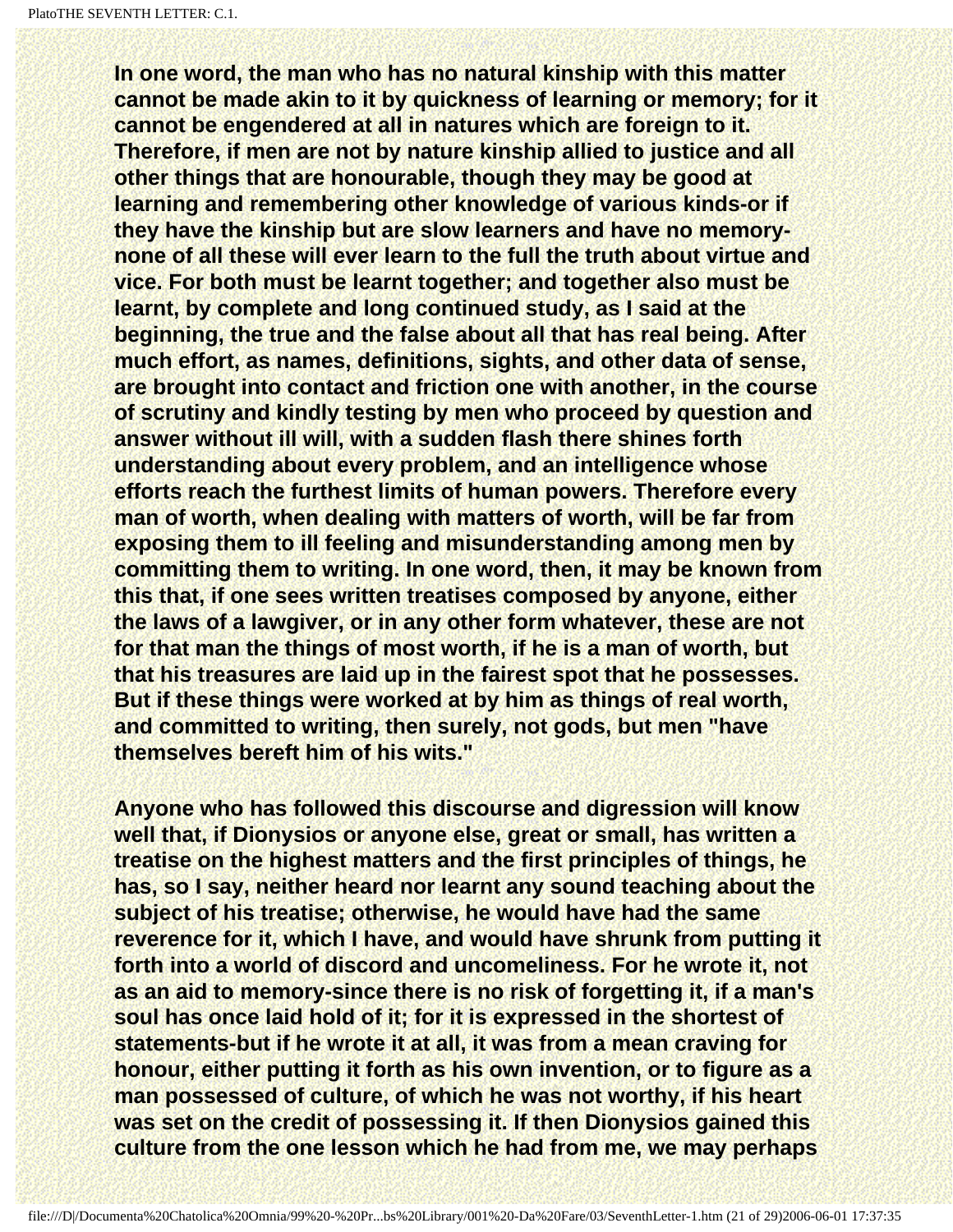**grant him the possession of it, though how he acquired it-God wot, as the Theban says; for I gave him the teaching, which I have described, on that one occasion and never again.** 

**The next point which requires to be made clear to anyone who wishes to discover how things really happened, is the reason why it came about that I did not continue my teaching in a second and third lesson and yet oftener. Does Dionysios, after a single lesson, believe himself to know the matter, and has he an adequate knowledge of it, either as having discovered it for himself or learnt it before from others, or does he believe my teaching to be worthless, or, thirdly, to be beyond his range and too great for him, and himself to be really unable to live as one who gives his mind to wisdom and virtue? For if he thinks it worthless, he will have to contend with many who say the opposite, and who would be held in far higher repute as judges than Dionysios, if on the other hand, he thinks he has discovered or learnt the things and that they are worth having as part of a liberal education, how could he, unless he is an extraordinary person, have so recklessly dishonoured the master who has led the way in these subjects? How he dishonoured him, I will now state.** 

**Up to this time he had allowed Dion to remain in possession of his property and to receive the income from it. But not long after the foregoing events, as if he had entirely forgotten his letter to that effect, he no longer allowed Dion's trustees to send him remittances to the Peloponnese, on the pretence that the owner of the property was not Dion but Dion's son, his own nephew, of whom he himself was legally the trustee. These were the actual facts which occurred up to the point which we have reached. They had opened my eyes as to the value of Dionysios' desire for philosophy, and I had every right to complain, whether I wished to do so or not. Now by this time it was summer and the season for sea voyages; therefore I decided that I must not be vexed with Dionysios rather than with myself and those who had forced me to come for the third time into the strait of Scylla,** 

**that once again I might** 

**To fell Charybdis measure back my course,** 

**but must tell Dionysios that it was impossible for me to remain after this outrage had been put upon Dion. He tried to soothe me and**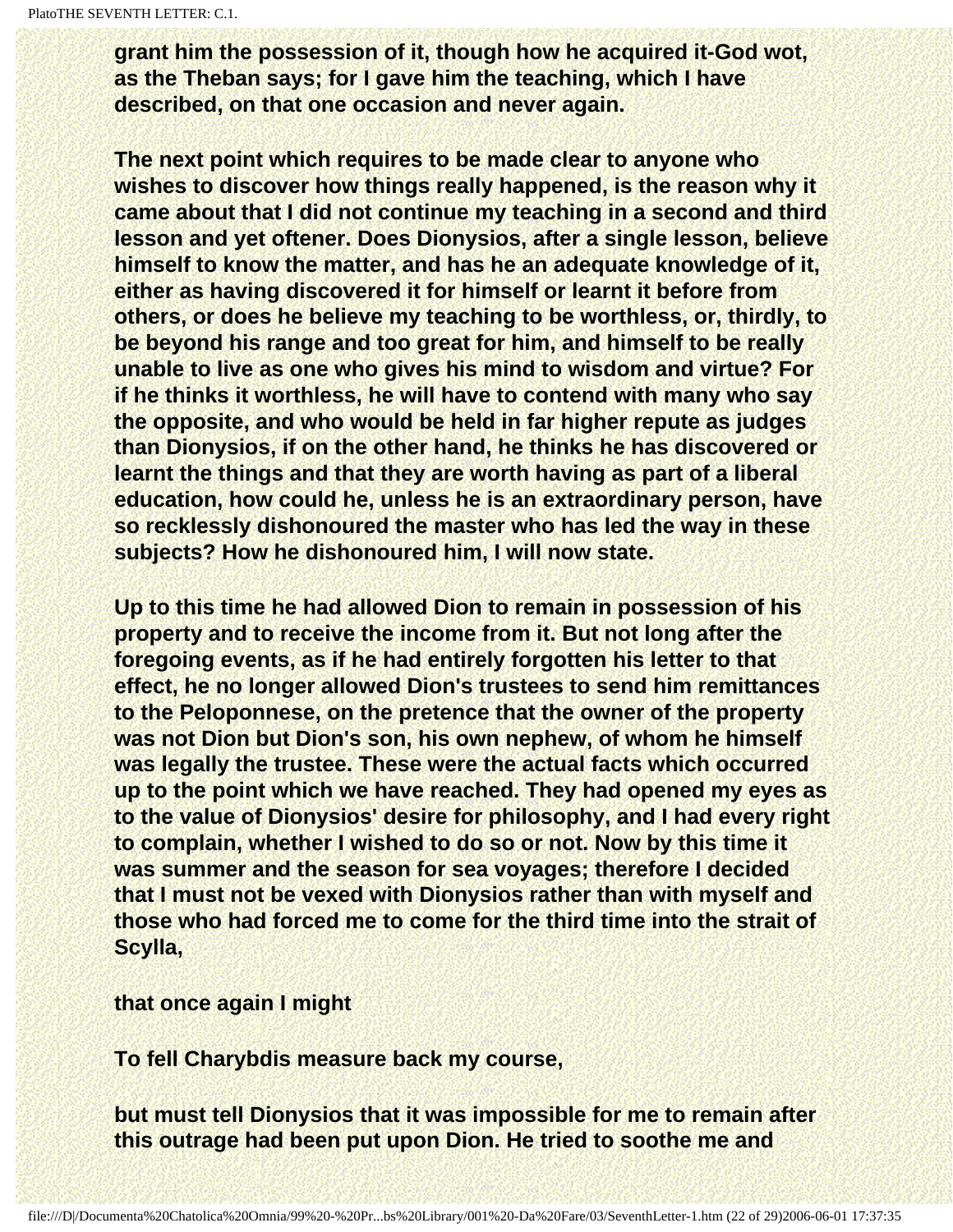**begged me to remain, not thinking it desirable for himself that I should arrive post haste in person as the bearer of such tidings. When his entreaties produced no effect, he promised that he himself would provide me with transport. For my intention was to embark on one of the trading ships and sail away, being indignant and thinking it my duty to face all dangers, in case I was prevented from goingsince plainly and obviously I was doing no wrong, but was the party wronged.** 

**Seeing me not at all inclined to stay, he devised the following scheme to make me stay during that sading season. On the next day he came to me and made a plausible proposal: "Let us put an end," he said, "to these constant quarrels between you and me about Dion and his affairs. For your sake I will do this for Dion. I require him to take his own property and reside in the Peloponnese, not as an exile, but on the understanding that it is open for him to migrate here, when this step has the joint approval of himself, me, and you his friends; and this shall be open to him on the understanding that he does not plot against me. You and your friends and Dion's friends here must be sureties for him in this, and he must give you security. Let the funds which he receives be deposited in the Peloponnese and at Athens, with persons approved by you, and let Dion enjoy the income from them but have no power to take them out of deposit without the approval of you and your friends. For I have no great confidence in him, that, if he has this property at his disposal, he will act justly towards me, for it will be no small amount; but I have more confidence in you and your friends. See if this satisfies you; and on these conditions remain for the present year, and at the next season you shall depart taking the property with you. I am quite sure that Dion will be grateful to you, if you accomplish so much on his behalf."** 

**When I heard this proposal I was vexed, but after reflection said I would let him know my view of it on the following day. We agreed to that effect for the moment, and afterwards when I was by myself I pondered the matter in much distress. The first reflection that came up, leading the way in my self-communing, was this: "Come suppose that Dionysios intends to do none of the things which he has mentioned, but that, after my departure, he writes a plausible letter to Dion, and orders several of his creatures to write to the same effect, telling him of the proposal which he has now made to me, making out that he was willing to do what he proposed, but that I refused and completely neglected Dion's interests. Further, suppose that he is**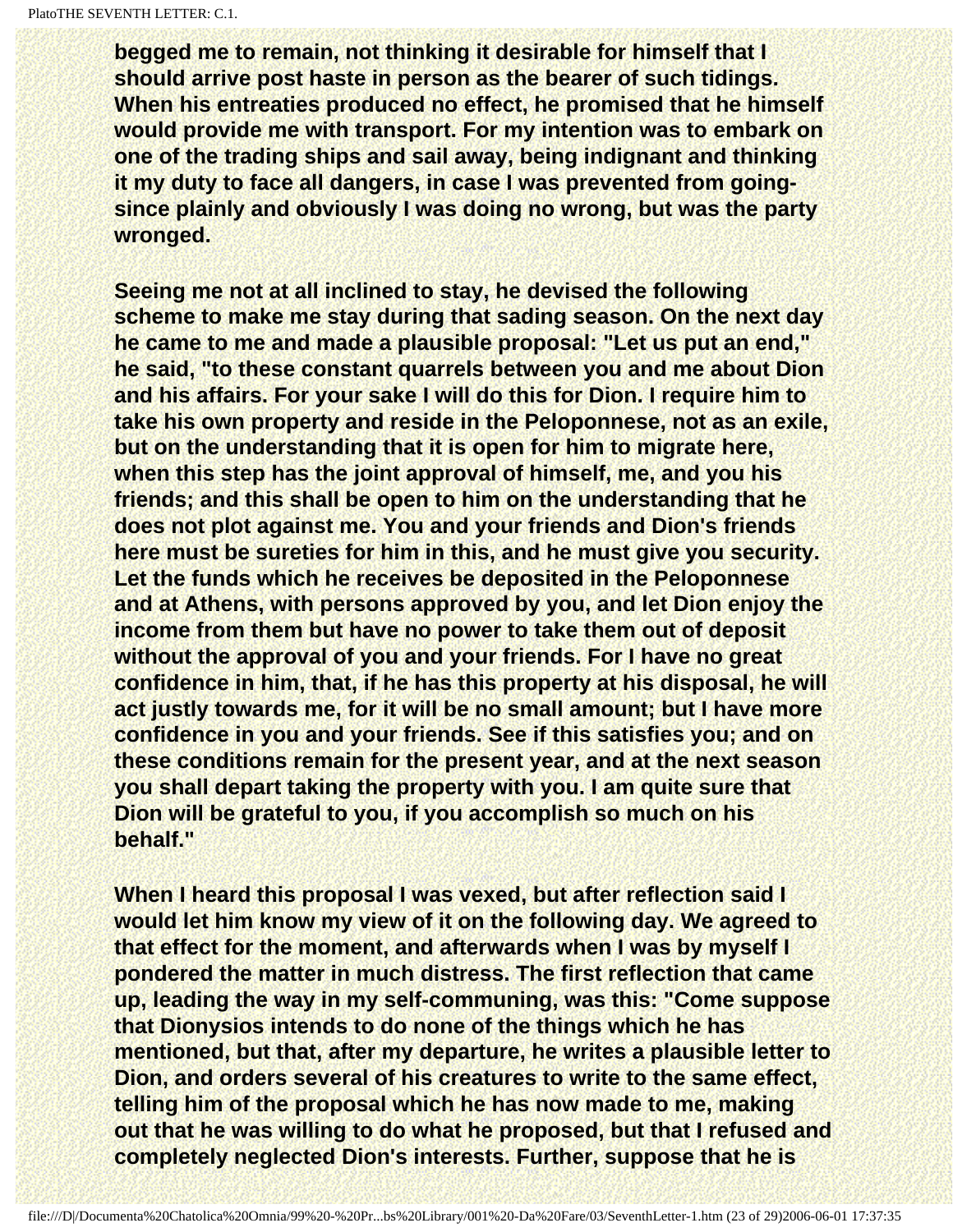**not willing to allow my departure, and without giving personal orders to any of the merchants, makes it clear, as he easily can, to all that he not wish me to sail, will anyone consent to take me as a passenger, when I leave the house: of Dionysios?"** 

**For in addition to my other troubles, I was lodging at that time in the garden which surround his house, from which even the gatekeeper would have refused to let me go, unless an order had been sent to him from Dionysios. "Suppose however that I wait for the year, I shall be able to write word of these things to Dion, stating the position in which I am, and the steps which I am trying to take. And if Dionysios does any of the things which he says, I shall have accomplished something that is not altogether to be sneered at; for Dion's property is, at a fair estimate, perhaps not less than a hundred talents. If however the prospect which I see looming in the future takes the course which may reasonably be expected, I know not what I shall do with myself. Still it is perhaps necessary to go on working for a year, and to attempt to prove by actual fact the machinations of Dionysios."** 

**Having come to this decision, on the following day I said to Dionysios, "I have decided to remain. But," I continued, "I must ask that you will not regard me as empowered to act for Dion, but will along with me write a letter to him, stating what has now been decided, and enquire whether this course satisfies him. If it does not, and if he has other wishes and demands, he must write particulars of them as soon as possible, and you must not as yet take any hasty step with regard to his interests."** 

**This was what was said and this was the agreement which was made, almost in these words. Well, after this the trading-ships took their departure, and it was no longer possible for me to take mine, when Dionysios, if you please, addressed me with the remark that half the property must be regarded as belonging to Dion and half to his son. Therefore, he said, he would sell it, and when it was sold would give half to me to take away, and would leave half on the spot for the son. This course, he said, was the most just. This proposal was a blow to me, and I thought it absurd to argue any longer with him; however, I said that we must wait for Dion's letter, and then once more write to tell him of this new proposal. His next step was the brilliant one of selling the whole of Dion's property, using his own discretion with regard to the manner and terms of the sale and of the purchasers. He spoke not a word to me about the matter from**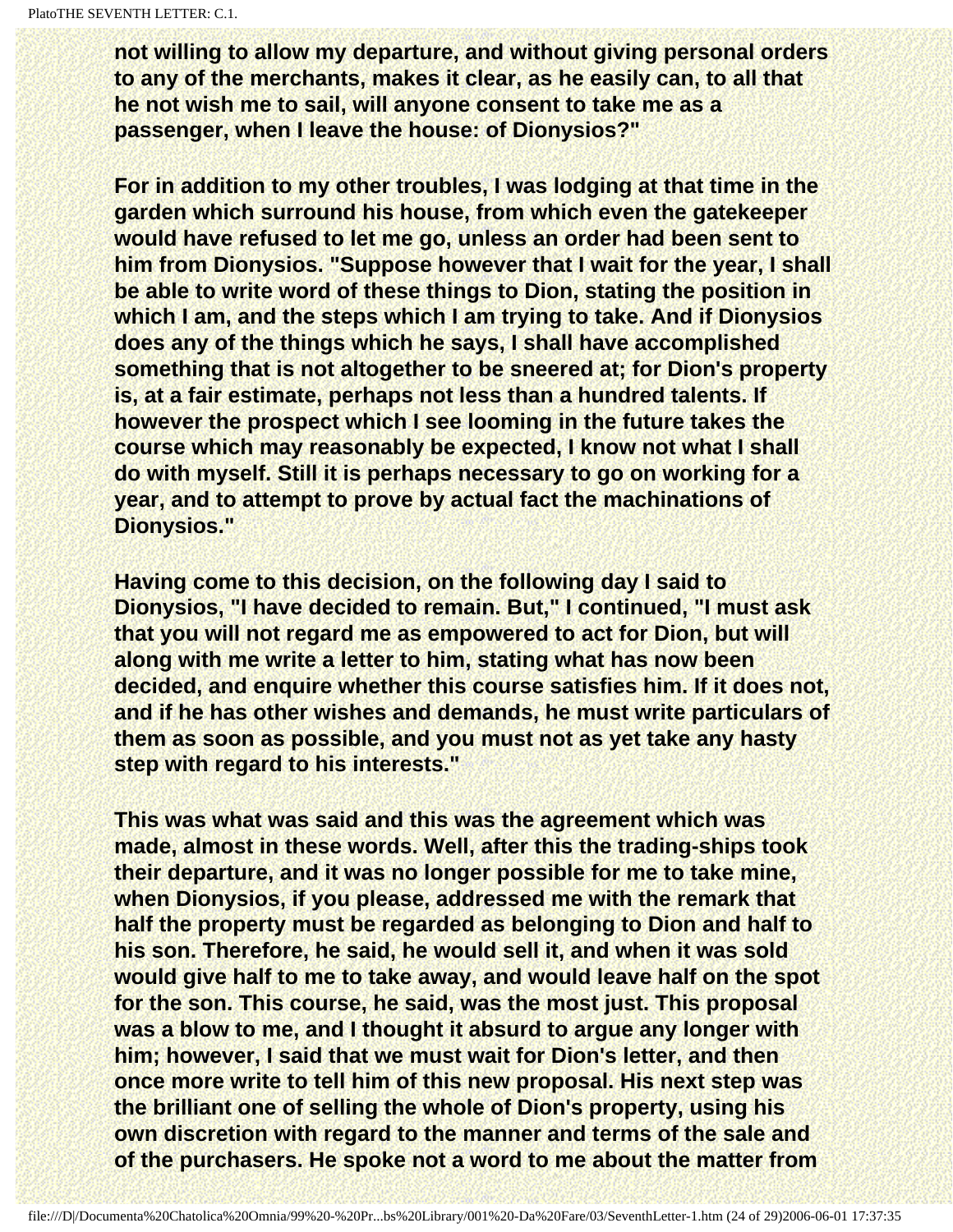**beginning to end, and I followed his example and never talked to him again about Dion's affairs; for I did not think that I could do any good by doing so. This is the history so far of my efforts to come to the rescue of philosophy and of my friends.** 

**After this Dionysios and I went on with our daily life, I with my eyes turned abroad like a bird yearning to fly from its perch, and he always devising some new way of scaring me back and of keeping a tight hold on Dion's property. However, we gave out to all Sicily that we were friends. Dionysios, now deserting the policy of his father, attempted to lower the pay of the older members of his body guard. The soldiers were furious, and, assembling in great numbers, declared that they would not submit. He attempted to use force to them, shutting the gates of the acropolis; but they charged straight for the walls, yelling out an unintelligible and ferocious war cry. Dionysios took fright and conceded all their demands and more to the peltasts then assembled.** 

**A rumour soon spread that Heracleides had been the cause of all the trouble. Hearing this, Heracleides kept out of the way. Dionysios was trying to get hold of him, and being unable to do so, sent for Theodotes to come to him in his garden. It happened that I was walking in the garden at the same time. I neither know nor did I hear the rest of what passed between them, but what Theodotes said to Dionysios in my presence I know and remember. "Plato," he said, "I am trying to convince our friend Dionysios that, if I am able to bring Heracleides before us to defend himself on the charges which have been made against him, and if he decides that Heracleides must no longer live in Sicily, he should be allowed (this is my point) to take his son and wife and sail to the Peloponnese and reside there, taking no action there against Dionysios and enjoying the income of his property. I have already sent for him and will send for him again; and if he comes in obedience either to my former message or to this onewell and good. But I beg and entreat Dionysios that, if anyone finds Heracleides either in the country or here, no harm shall come to him, but that he may retire from the country till Dionysios comes to some other decision. Do you agree to this?" he added, addressing Dionysios. "I agree," he replied, "that even if he is found at your house, no harm shall be done to him beyond what has now been said."** 

**On the following day Eurybios and Theodotes came to me in the evening, both greatly disturbed. Theodotes said, "Plato, you were**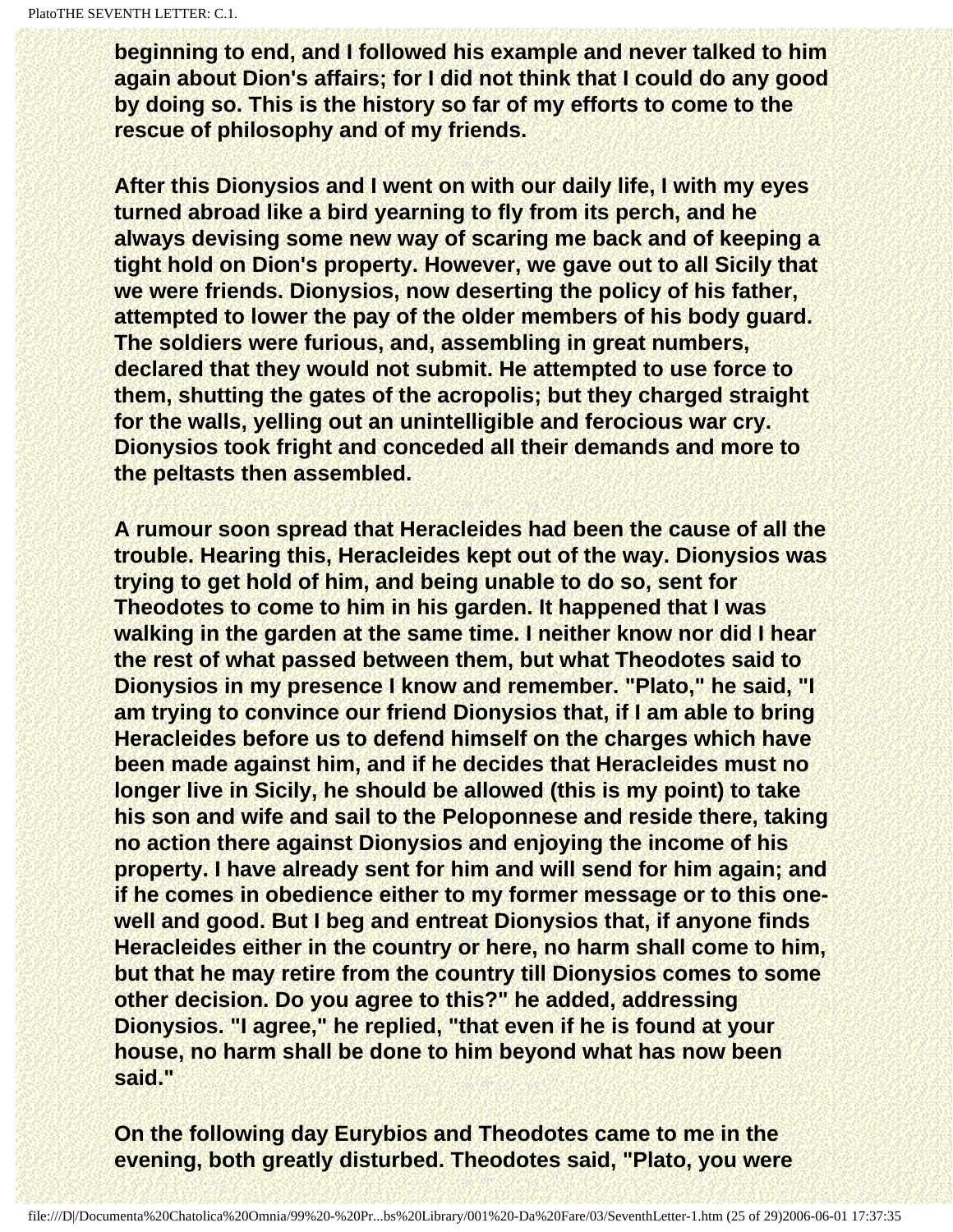**present yesterday during the promises made by Dionysios to me and to you about Heracleides?" "Certainly," I replied. "Well," he continued, "at this moment peltasts are scouring the country seeking to arrest Heracleides; and he must be somewhere in this neighbourhood. For Heaven's sake come with us to Dionysios." So we went and stood in the presence of Dionysios; and those two stood shedding silent tears, while I said: "These men are afraid that you may take strong measures with regard to Heracleides contrary to what was agreed yesterday. For it seems that he has returned and has been seen somewhere about here." On hearing this he blazed up and turned all colours, as a man would in a rage. Theodotes, falling before him in tears, took his hand and entreated him to do nothing of the sort. But I broke in and tried to encourage him, saying: "Be of good cheer, Theodotes; Dionysios will not have the heart to take any fresh step contrary to his promises of yesterday." Fixing his eye on me, and assuming his most autocratic air he said, "To you I promised nothing small or great." "By the gods," I said, "you did promise that forbearance for which our friend here now appeals." With these words I turned away and went out. After this he continued the hunt for Heracleides, and Theodotes, sending messages, urged Heracleides to take flight. Dionysios sent out Teisias and some peltasts with orders to pursue him. But Heracleides, as it was said, was just in time, by a small fraction of a day, in making his escape into Carthaginian territory.** 

**After this Dionysios thought that his long cherished scheme not to restore Dion's property would give him a plausible excuse for hostility towards me; and first of all he sent me out of the acropolis, finding a pretext that the women were obliged to hold a sacrificial service for ten days in the garden in which I had my lodging. He therefore ordered me to stay outside in the house of Archedemos during this period. While I was there, Theodotes sent for me and made a great outpouring of indignation at these occurrences, throwing the blame on Dionysios. Hearing that I had been to see Theodotes he regarded this, as another excuse, sister to the previous one, for quarrelling with me. Sending a messenger he enquired if I had really been conferring with Theodotes on his invitation "Certainly," I replied, "Well," continued the messenger, "he ordered me to tell you that you are not acting at all well in preferring always Dion and Dion's friends to him." And he did not send for me to return to his house, as though it were now clear that Theodotes and Heracleides were my friends, and he my enemy. He also thought that I had no kind feelings towards him because the property of Dion**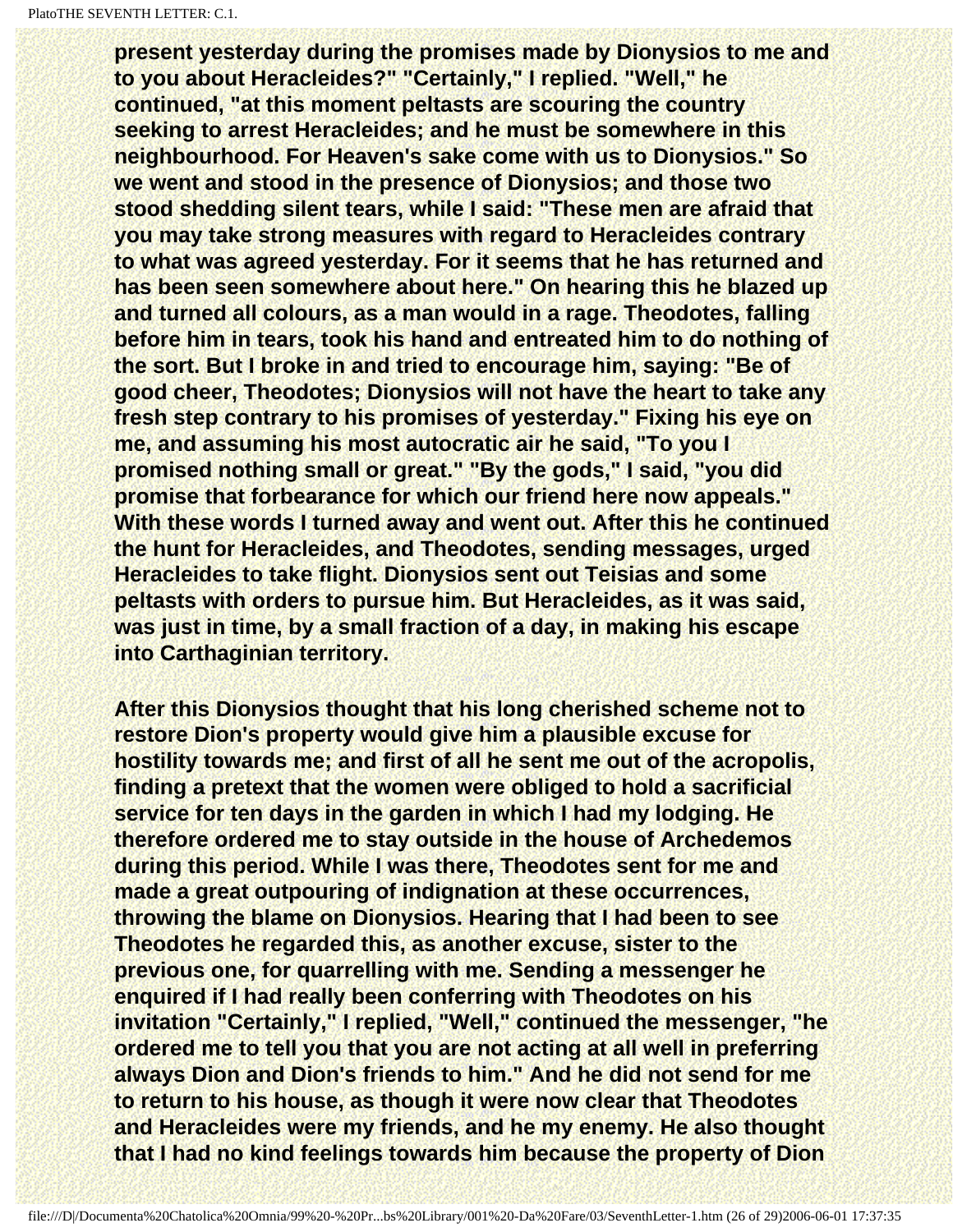#### **was now entirely done for.**

**After this I resided outside the acropolis among the mercenaries. Various people then came to me, among them those of the ships' crews who came from Athens, my own fellow citizens, and reported that I was evil spoken of among the peltasts, and that some of them were threatening to make an end of me, if they could ket hold of me Accordingly I devised the following plan for my safety.** 

**I sent to Archytes and my other friends in Taras, telling them the plight I was in. Finding some excuse for an embassy from their city, they sent a thirty-oared galley with Lamiscos, one of themselves, who came and entreated Dionysios about me, saying that I wanted to go, and that he should on no account stand in my way. He consented and allowed me to go, giving me money for the journey. But for Dion's property I made no further request, nor was any of it restored.** 

**I made my way to the Peloponnese to Olympia, where I found Dion a spectator at the Games, and told him what had occurred. Calling Zeus to be his witness, he at once urged me with my relatives and friends to make preparations for taking vengeance on Dionysios-our ground for action being the breach of faith to a guest-so he put it and regarded it, while his own was his unjust expulsion and banishment. Hearing this, I told him that he might call my friends to his aid, if they wished to go; "But for myself," I continued, "you and others in a way forced me to be the sharer of Dionysios' table and hearth and his associate in the acts of religion. He probably believed the current slanders, that I was plotting with you against him and his despotic rule; yet feelings of scruple prevailed with him, and he spared my life. Again, I am hardly of the age for being comrade in arms to anyone; also I stand as a neutral between you, if ever you desire friendship and wish to benefit one another; so long as you aim at injuring one another, call others to your aid." This I said, because I was disgusted with my misguided journeyings to Sicily and my illfortune there. But they disobeyed me and would not listen to my attempts at reconciliation, and so brought on their own heads all the evils which have since taken place. For if Dionysios had restored to Dion his property or been reconciled with him on any terms, none of these things would have happened, so far as human foresight can foretell. Dion would have easily been kept in check by my wishes and influence. But now, rushing upon one another, they have caused universal disaster.**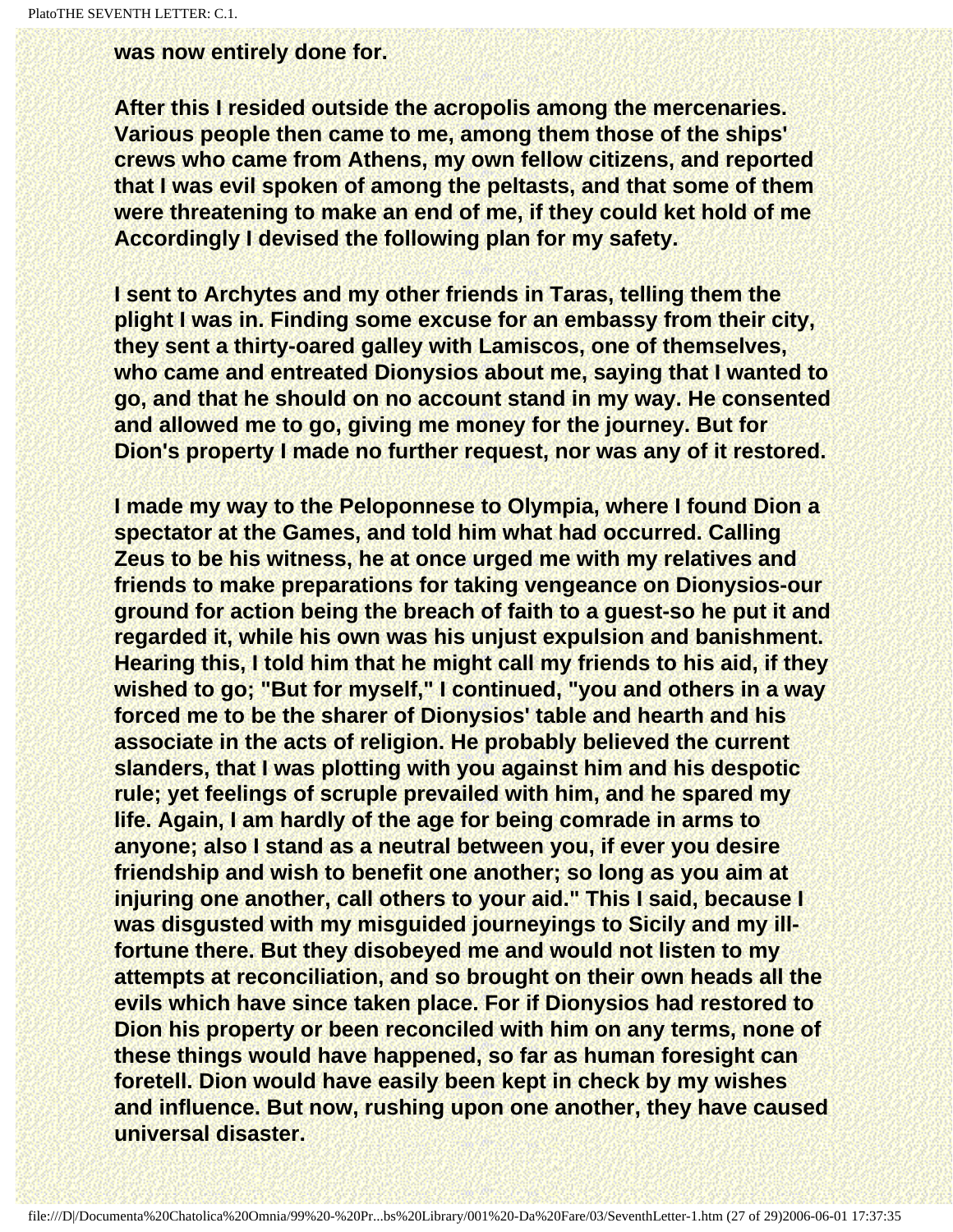**Dion's aspiration however was the same that I should say my own or that of any other right-minded man ought to be. With regard to his own power, his friends and his country the ideal of such a man would be to win the greatest power and honour by rendering the greatest services. And this end is not attained if a man gets riches for himself, his supporters and his country, by forming plots and getting together conspirators, being all the while a poor creature, not master of himself, overcome by the cowardice which fears to fight against pleasures; nor is it attained if he goes on to kill the men of substance, whom he speaks of as the enemy, and to plunder their possessions, and invites his confederates and supporters to do the same, with the object that no one shall say that it is his fault, if he complains of being poor. The same is true if anyone renders services of this kind to the State and receives honours from her for distributing by decrees the property of the few among the many-or if, being in charge the affairs of a great State which rules over many small ones, he unjustly appropriates to his own State the possessions of the small ones. For neither a Dion nor any other man will, with his eyes open, make his way by steps like these to a power which will be fraught with destruction to himself and his descendants for all time; but he will advance towards constitutional government and the framing of the justest and best laws, reaching these ends without executions and murders even on the smallest scale.** 

**This course Dion actually followed, thinking it preferable to suffer iniquitous deeds rather than to do them; but, while taking precautions against them, he nevertheless, when he had reached the climax of victory over his enemies, took a false step and fell, a catastrophe not at all surprising. For a man of piety, temperance and wisdom, when dealing with the impious, would not be entirely blind to the character of such men, but it would perhaps not be surprising if he suffered the catastrophe that might befall a good ship's captain, who would not be entirely unaware of the approach of a storm, but might be unaware of its extraordinary and startling violence, and might therefore be overwhelmed by its force. The same thing caused Dion's downfall. For he was not unaware that his assailants were thoroughly bad men, but he was unaware how high a pitch of infatuation and of general wickedness and greed they had reached. This was the cause of his downfall, which has involved Sicily in countless sorrows.** 

**As to the steps which should be taken after the events which I have**